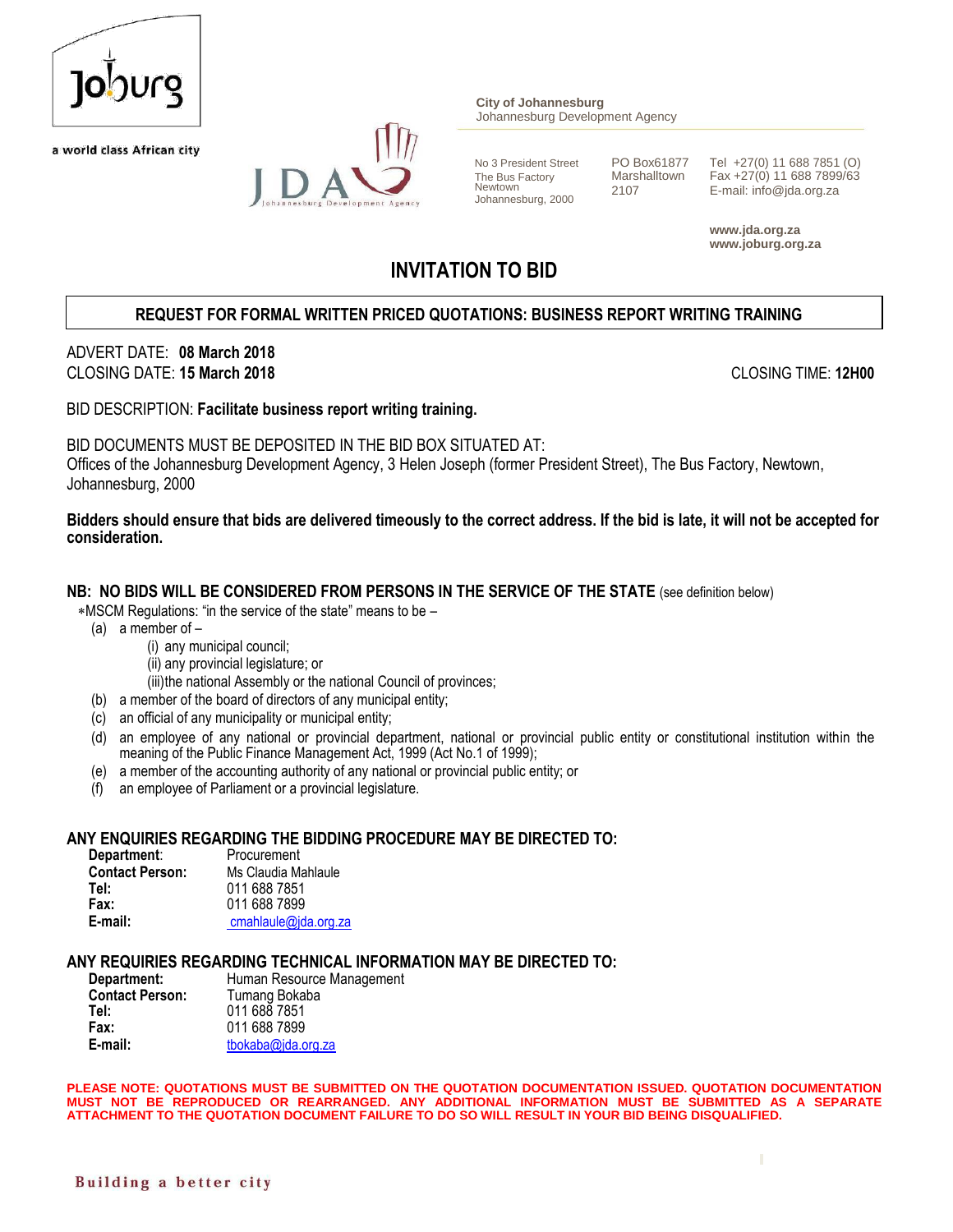### Request for Quotations: **BUSINESS REPORT WRITTINGTRAINING**

Human Resources Management Department March 2018

Page No.2

# **OFFER**

# THE FOLLOWING PARTICULARS MUST BE FURNISHED **(FAILURE TO DO SO WILL RESULT IN YOUR BID BEING DISQUALIFIED)**

| NAME OF BIDDER                  |  |
|---------------------------------|--|
| POSTAL ADDRESS                  |  |
| STREET ADDRESS                  |  |
| <b>TELEPHONE NUMBER</b>         |  |
| <b>CELLPHONE NUMBER</b>         |  |
| <b>FACSIMILE NUMBER</b>         |  |
| VAT REGISTRATION NUMBER         |  |
|                                 |  |
| TOTAL BID PRICE                 |  |
| <b>TOTAL BID PRICE in words</b> |  |
|                                 |  |
|                                 |  |
|                                 |  |
|                                 |  |
|                                 |  |
| SIGNATURE OF BIDDER             |  |
|                                 |  |
| <b>DATE</b>                     |  |

# **The following conditions will apply:**

- A valid Tax Clearance Certificate must be submitted, copies or certified copies will not be accepted.
- An originally certified and valid BBBEE status level verification certificate must be submitted.
- A copy of the bidder's current municipal account in the name of the bidder or alternatively in the names of the directors / partners of the bidding entity must be submitted.
- Price(s) quoted must be valid for at least thirty (60) days from date of your offer.
- Price(s) quoted must be firm and must be exclusive of VAT.
- If the price quoted is above R 30 000 (inclusive of VAT), the quotation will be evaluated in terms of the 80/20 preference point system as prescribed in the Preferential Procurement Framework Act (No. 5 of 2000).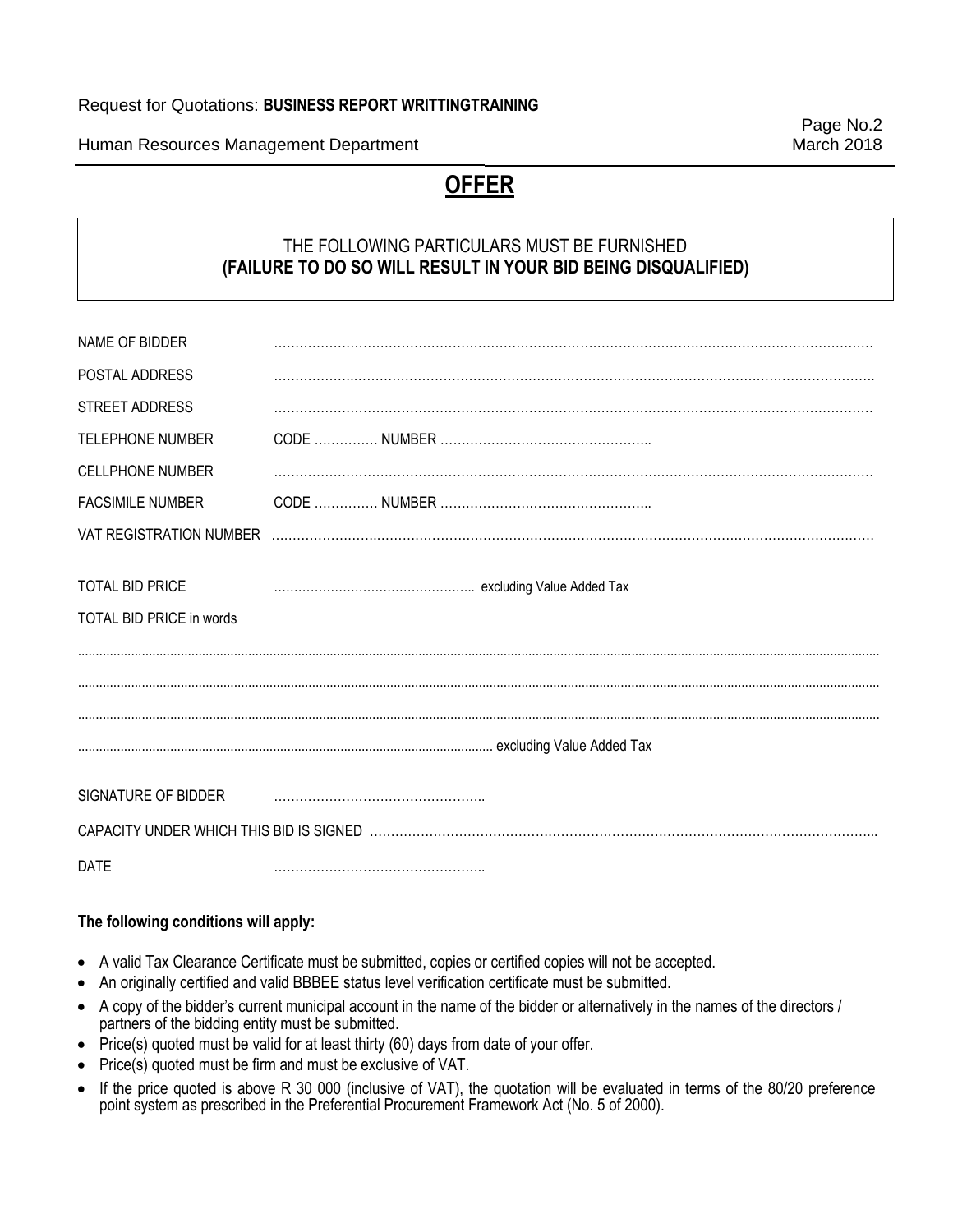#### Request for Quotations: **BUSINESS WRITING REPORT TRAINING**

Human Resources Management Department March 2018

**Failure to comply with these conditions may invalidate your offer.**

#### **To all our stakeholder**

#### **RE: The channels of reporting fraudulent and Corrupt Activities**

The City of Johannesburg has a **zero-tolerance approach to Fraud, Theft, Corruption, Maladministration, and Collusion** by suppliers with employees. To reinforce this commitment, more channels have been added to report any Fraudulent and Corrupt activities.

Instances of corporate fraud and misconduct remain a constant threat to service delivery. The City of Johannesburg took a resolution to adopt strategic interventions aimed at combatting fraud and corruption. The City took a decision to centralize the reporting of fraudulent and corrupt activities through the establishment of an independent fraud hotline which is managed by independent service providers.

All people doing business with the Johannesburg Development Agency are encouraged to report any corrupt or illegal practice.

Employees are encouraged to report fraud, waste or other concerns suggestive of dishonest or illegal activities.

### **Anyone can report fraudulent and corrupt activities through one of the following channels:**

- Toll free number………………………………..0800 002 587
- Toll free Fax ………………………………………0800 007 788
- SMS (charged @ R1.50)…………………..32840
- Email Address:…………………………………..anticorruption@tip-offs.com
- Web site:……………………………………………www.tip-off.com
- Free post:…………………………………………Free post, KNZ 138, Umhlanga, 4320



Let's join hands to take up the Fight against Fraud and Corruption in our society.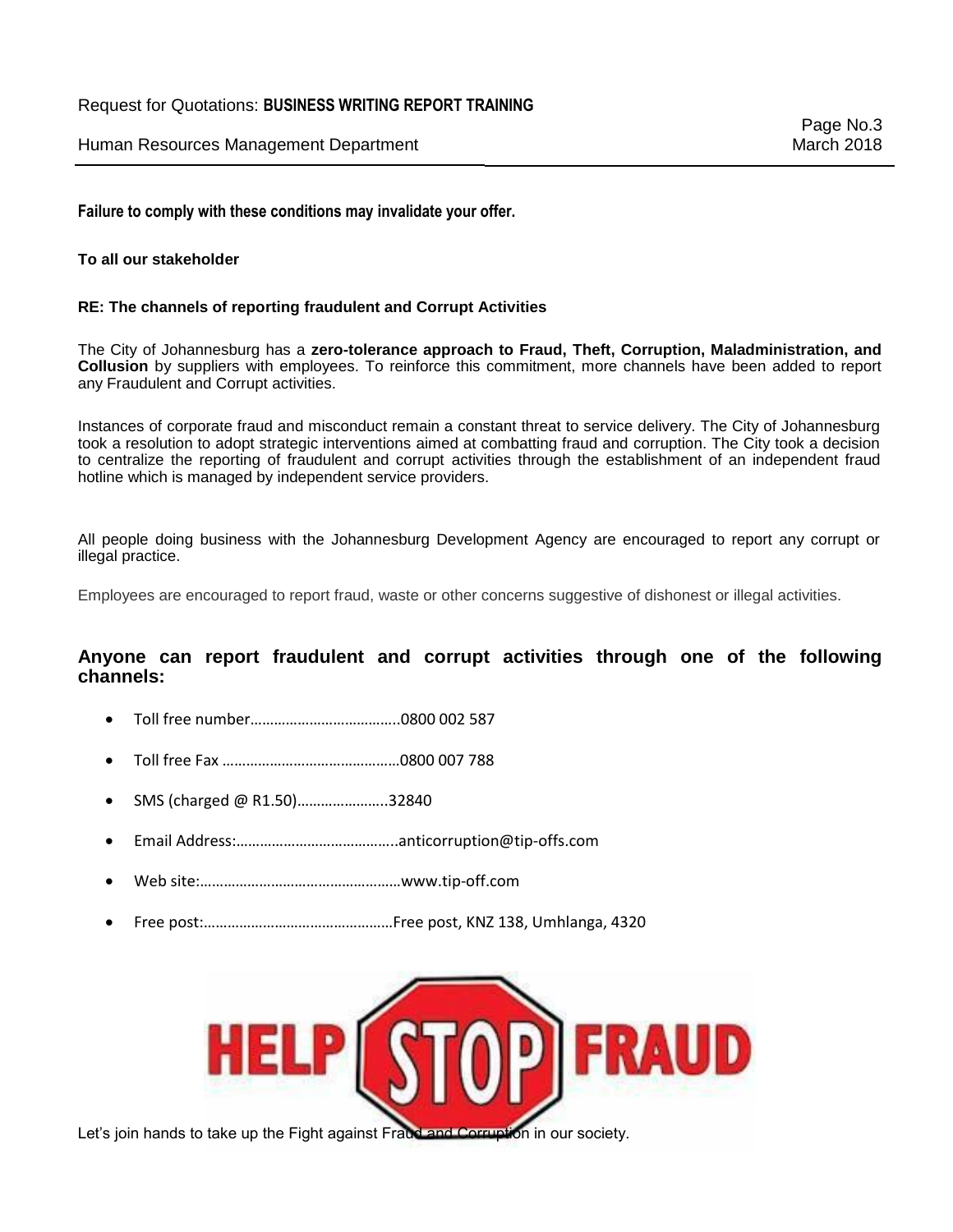# **Request for formal written price quotations from Accredited Training Providers to facilitate Business Report Writing training**

# **1. LOCATION**

Majority of the work will be undertaken at the JDA's office due to the nature of the work which predominately requires engagement with JDA officials to develop the required material and conduct workshops.

# **2. SCOPE OF WORK**

The training will be attended by Johannesburg Development Agency employees, as and when required. The exact number will be confirmed as soon as confirmation from each employee is secured. The training course content should cover the following:

- 2.1. Advanced Report writing skills
- 2.2. Sentences; tips on joining words and punctuation
- 2.3. Writing good paragraphs
- 2.4. Transitions and ordering the parts
- 2.5. Overcoming writer's block: subjectivity; objectivity and bias
- 2.6. Mapping your business process for effective communication and report writing
- 2.7. Data collection and analysis for report writing
- 2.8. Writing of: project proposals and technical reports
- 2.9. Project progress report template
- 2.10. Revising and editing

#### **Quotations**

In your response you are requested to provide us with a detailed table format with all your pricing schedule

# **3. DURATION**

The training should be facilitated for (3) three days and the date of the training will be communicated as soon as the venue and number of employees that will be attending is confirmed.

# **4. THE DELIVERABLES**

- 4.1 Training material as a point of reference and facilitating the training.
- 4.2. Certificates of competence to be issued by the provider upon submission of POE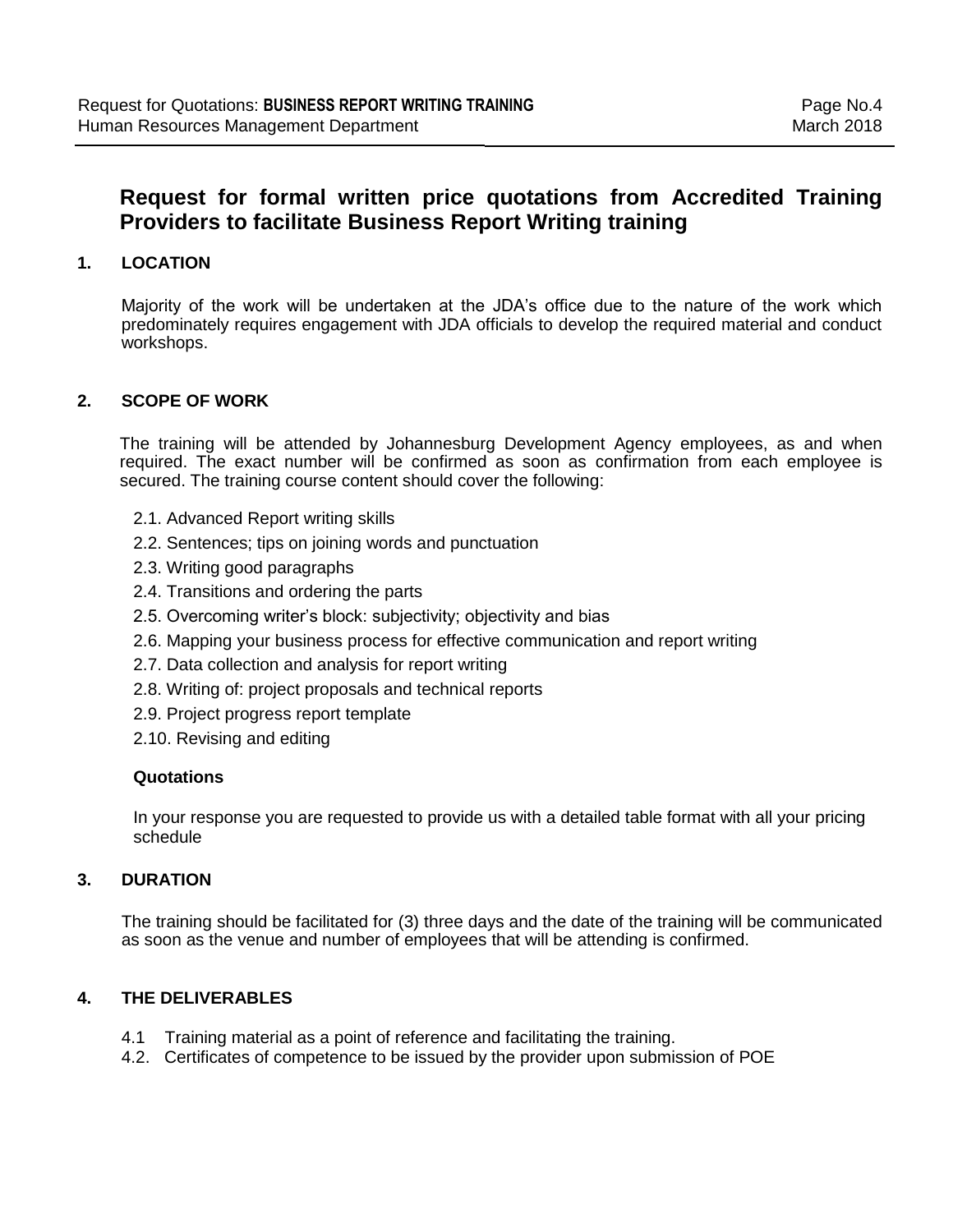#### **5. PROPOSAL CONTENT**

The bidder's submission must provide the JDA with sufficient information to enable the employer to make a sound and fair evaluation of the proposal. It must clearly indicate the **relevant** previous experience, capability (CVs of the Facilitating Team), and capacity (Size of the organisation, availability of officials to undertake the task) of the bidding entity to undertake the project. The Quotation should **use the same item numbers as below**.

The following minimum documentation must be provided:

- 5.1. **THE "OFFER" PAGE MUST BE COMPLETED IN FULL AND SIGNED**. **Any bidder who fails to do so will be disqualified.**
- 5.2. **Tenderers are required to submit a detailed fee proposals based on the requirements set out in item 2 and 4 above and to ensure that the final TOTAL FEE IS CORRECTLY TRANSFERRED TO THE "OFFER" PAGE. Any bidder who fails to do so will be disqualified.**
- 5.3. **A valid Tax Compliance Status letter. No award will be made to a service provider whose tax matters are not in order with the South African Revenue Services.**
- 5.4. **No award will be made to a service provider who is not registered with the National Treasury Supplier Database.**
- 5.5. Company registration documents.
- 5.6. A certified and valid BBBEE status levels verification certificate or a certified copy thereof, substantiating the bidding entities BBBEE rating. Only certificates issued by verification agencies accredited by the South African Accreditation System (SANAS), or by registered auditors approved by the Independent Regulatory Board of Auditors (IRBA) will be accepted. **THE COPY MUST BEAR AN ORIGINAL STAMP. FAILURE TO SUBMIT AS REQUIRED WILL RESULT IN THE BIDDER SCORING ZERO (0) POINTS FOR BBBEE.**
- 5.7. Latest copy of the bidding entity's municipal rates account in the name of the bidding entity or alternatively in the names of the directors / partners of the bidding entity.
- 5.8. A statement from an independent auditor / accountant regarding the tenderer's financial standing to undertake this project.
- 5.9. Details of directors / partners / members and shareholders.
- 5.10. Certificates of membership/s to industry bodies.(If applicable)
- 5.11. A corporate brochure. Alternatively a brief summary of the entity's background.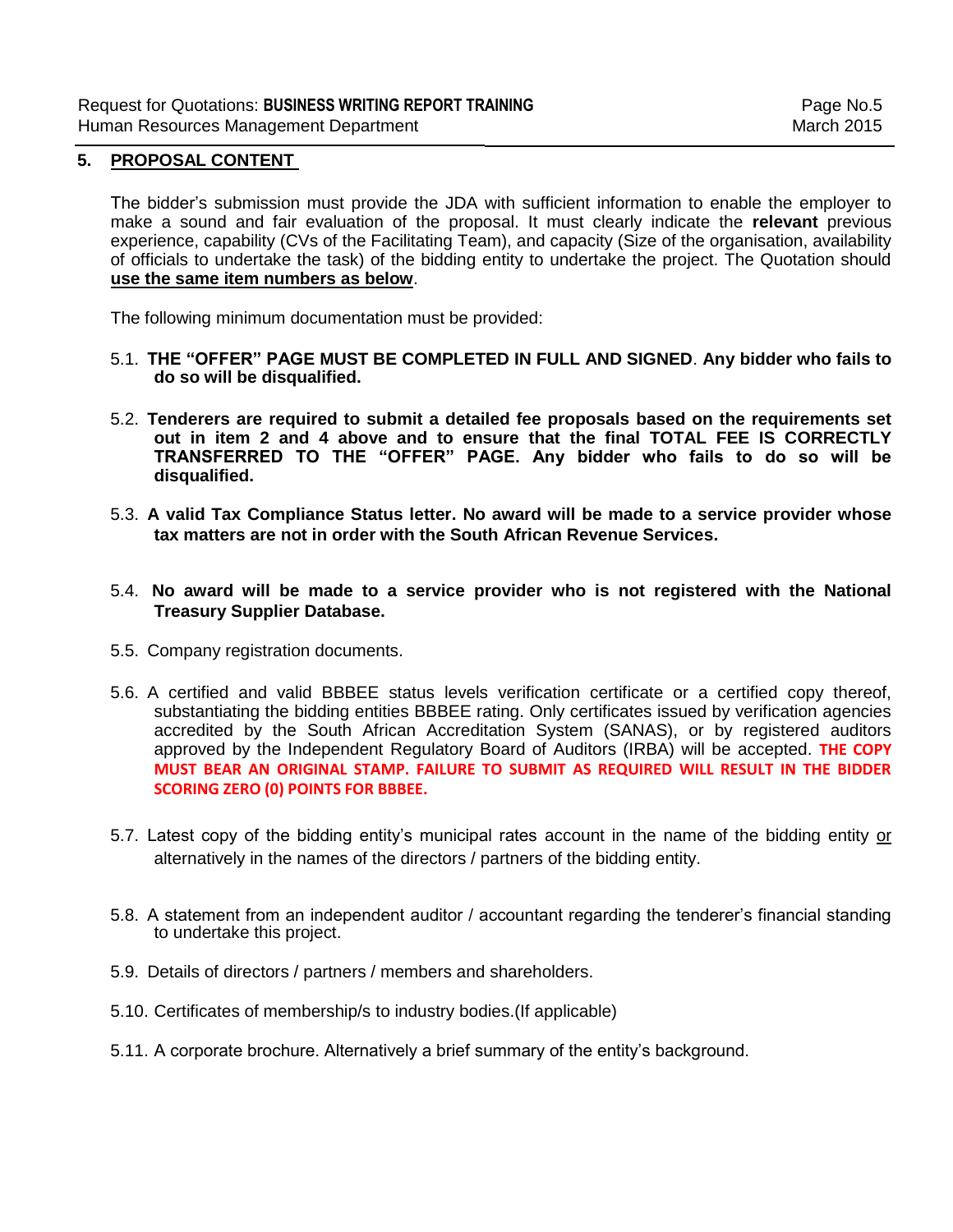5.12. Provide information on the individuals who will be assigned to **this project (NOT the entire company)**. The following **must** be addressed :

#### ➤ **role/s and responsibility/ies on this project**

- ⋗ relevant qualifications
- number of years of relevant experience in the industry and in the proposed role
- a percentage estimate of the time planned to be dedicated to this project by each person
- $\rightarrow$  detailed CV's for each member of the team noting their specific relevant project experience [project description, role and responsibilities, project value.

#### **Accreditation Requirements:**

- The provider must be accredited and registered by the SETA and/or Council for Higher Education (CHE)
- The provider/s must be accredited and/or registered for the said qualifications
- The provider/s must be registered and/or accredited as an RPL assessment center and the tools must be registered
- The provider will be responsible to project manage this intervention from implementation to certification.
- The provider must have registered facilitators to implement these interventions in-house.
- The provider will be required to conduct contact sessions (In-house Training or alternative)
- Remediation for Not Yet Competent learners
- All assessments and re-assessments to be co-ordinated and conducted by the service provider.
- Reports:
	- $\circ$  Records of all assessments should be recorded and forwarded to the HR Manager
	- o Progress reports should be forwarded to the HR Manager.
	- Consolidated reports should be provided to HR Manager.
- Credentials (CVs') of Facilitators that will facilitate the training need to be provided.
- 5.13. The forms A to E annexed, must be scrutinized, completed in full and submitted together with your quotation.

#### **Failure to comply with the requirements in item 5 will result in tenderers being negatively scored for responsiveness or disqualified for non-compliance.**

#### **Note for consortium and joint ventures**

- The items above are to be addressed and completed by **EACH** member of the consortium or joint venture.
- An agreement between all parties of the consortium or joint venture is to accompany the tender submission
- A lead consultant is to be appointed and noted in the submission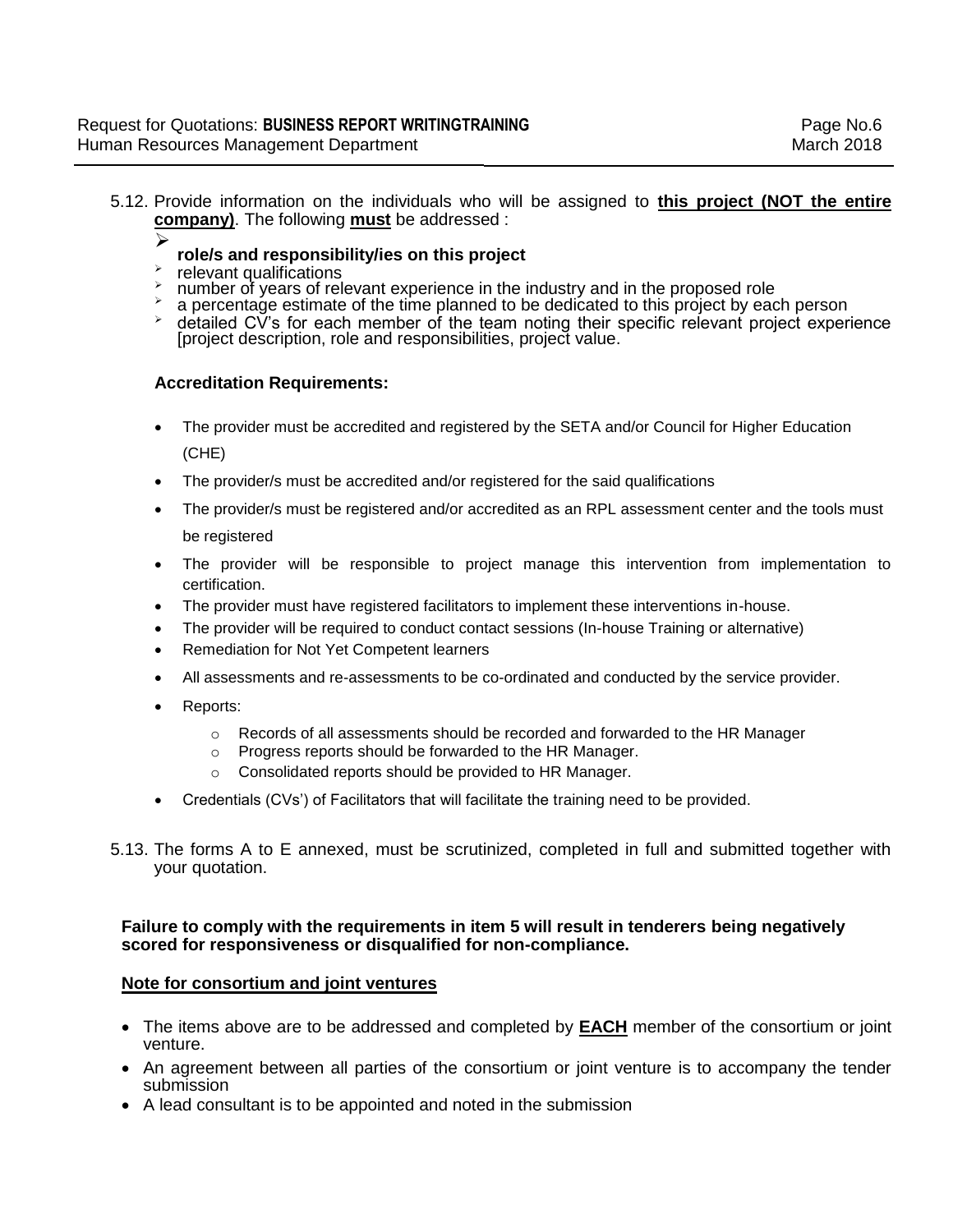# **Failure to comply with these conditions may invalidate your offer**

Request for Quotations: **BUSINESS REPORT WRITING TRAINING Example 2018** Page No.7 Human Resources Management Department March 2018

| A: SERVICE PROVIDER COST SCHEDULE |                                                                                             | <b>Cost</b><br>(excl. VAT)       |  |
|-----------------------------------|---------------------------------------------------------------------------------------------|----------------------------------|--|
| No.                               | <b>Item</b>                                                                                 | <b>Deliverable / Activities</b>  |  |
|                                   | Training packs &<br>materials per person<br>(Including<br>Development of study<br>material) | As per project scope (section 2) |  |
| 2                                 | Certificate of<br>competency per<br>person                                                  |                                  |  |
| 3                                 | <b>Training sessions</b>                                                                    |                                  |  |
|                                   |                                                                                             | <b>TOTAL (Excl. Vat)</b>         |  |

**Note: Price for training session must include all necessary logistic to hold a successful training session (e.g. venue, facilitator, etc.). Bidders are to provide a clear breakdown of all the sub-items that make up the training session item. Bidders must specify the duration of the training (number of days).**

**TENDERERS MUST ENSURE THAT THE FINAL TOTAL FEE IS CORRECTLY CARRIED TO THE "OFFER" PAGE. THE VALUE RECORDED ON THE OFFER PAGE WILL BE REGARDED AS THE TENDERED AMOUNT.** 

**FAILING TO PRICE AS REQUIRED WILL RESULT IN THE TENDER BEING DISQUALIFIED.**

# **6. ASSESSMENT CRITERIA**

Submissions will be evaluated on the criteria to follow:

- Technical
- BBBEE status
- Price / BBBEE

# **6.1 Technical**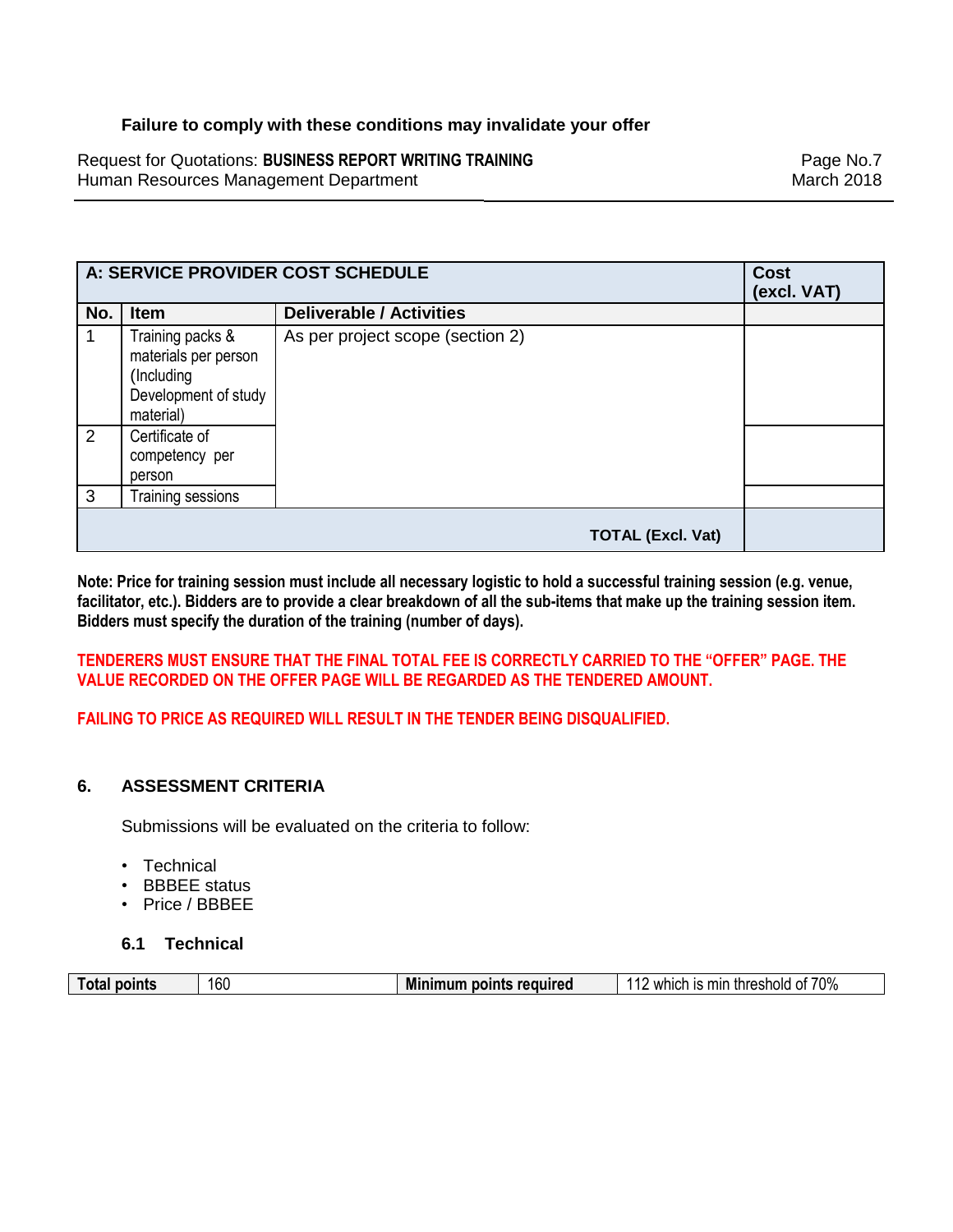#### **Table 1: Key Returnable Documents**

| <b>KEY</b><br><b>RETURNABLE</b><br><b>DOCUMENTS</b> | Total<br><b>Points</b> | Criteria                                                                                                                                                                                     | <b>Description of Criteria</b>    | <b>Points</b> |
|-----------------------------------------------------|------------------------|----------------------------------------------------------------------------------------------------------------------------------------------------------------------------------------------|-----------------------------------|---------------|
| A                                                   | 10                     | Original or Certified Copy of BBBEE Certificate                                                                                                                                              | Points will only be allocated for | N/A           |
|                                                     |                        | Company registration documents                                                                                                                                                               | documents correctly completed     | N/A           |
|                                                     |                        | Latest municipal account / Lease agreement                                                                                                                                                   | and signed.                       | N/A           |
|                                                     |                        | A statement from an independent auditor /<br>accountant regarding the tenderer's financial<br>standing to undertake this project or Audited<br>financial statement for the past three years. |                                   | N/A           |
|                                                     |                        | Certified copies of directors / partners identity<br>documents                                                                                                                               |                                   | N/A           |
|                                                     |                        | Forms A to E completed in full and signed                                                                                                                                                    |                                   | 10            |

### **Table 2 Company Experience**

| <b>COMPANY</b><br><b>EXPERIENCE</b>               | <b>Total</b><br><b>Points</b> | <b>Criteria</b>                                                                                                 | Description of criteria                                                     | <b>Points</b> |
|---------------------------------------------------|-------------------------------|-----------------------------------------------------------------------------------------------------------------|-----------------------------------------------------------------------------|---------------|
| B<br>Company                                      | 50                            | More than 5 years of experience with solid track<br>record of providing Business Reporting Writing<br>training  | Points will only be allocated for<br>training on Business Report<br>Writing | 50            |
| Experience and<br>Track record for<br>training on |                               | 3 years to 4 years of experience with solid track<br>record of providing Business Reporting Writing<br>training |                                                                             | 30            |
| business report<br>writing                        |                               | One to two years of experience with solid track<br>record of providing Business Report Writing<br>training      |                                                                             | 10            |

### **Table 4: Facilitator Experience**

| <b>CONTACTABLE</b> | Total         | Criteria                                                                             | Description of criteria                                         | <b>Points</b> |
|--------------------|---------------|--------------------------------------------------------------------------------------|-----------------------------------------------------------------|---------------|
| <b>REFERENCES</b>  | <b>Points</b> |                                                                                      |                                                                 |               |
|                    | 50            | 10 years' experience as a training facilitator on<br><b>Business Report Writing.</b> | Points will only be allocated for<br>experience on training for | 50            |
| Experience of      |               |                                                                                      | business report writing of the                                  |               |
| proposed           |               |                                                                                      | proposed facilitator                                            |               |
| facilitator        |               |                                                                                      |                                                                 |               |

### **Table 5: Contactable References**

| <b>CONTACTABLE</b><br><b>REFERENCES</b>                                     | <b>Total</b><br><b>Points</b> | <b>Criteria</b>                            | <b>Description of criteria</b>                                                    | <b>Points</b> |
|-----------------------------------------------------------------------------|-------------------------------|--------------------------------------------|-----------------------------------------------------------------------------------|---------------|
|                                                                             | 50                            | Five or more satisfactory references       | Points will only be allocated for                                                 | 50            |
|                                                                             |                               | Only three to four satisfactory references | references on related training                                                    | 30            |
| Contactable<br>reference (on<br>client letter head)<br>for related training |                               | Only one to two satisfactory references    | on Business Report Writing as<br>listed in the schedule<br>requested (Annexure D) | 10            |
| on Business                                                                 |                               |                                            | References must be on the                                                         |               |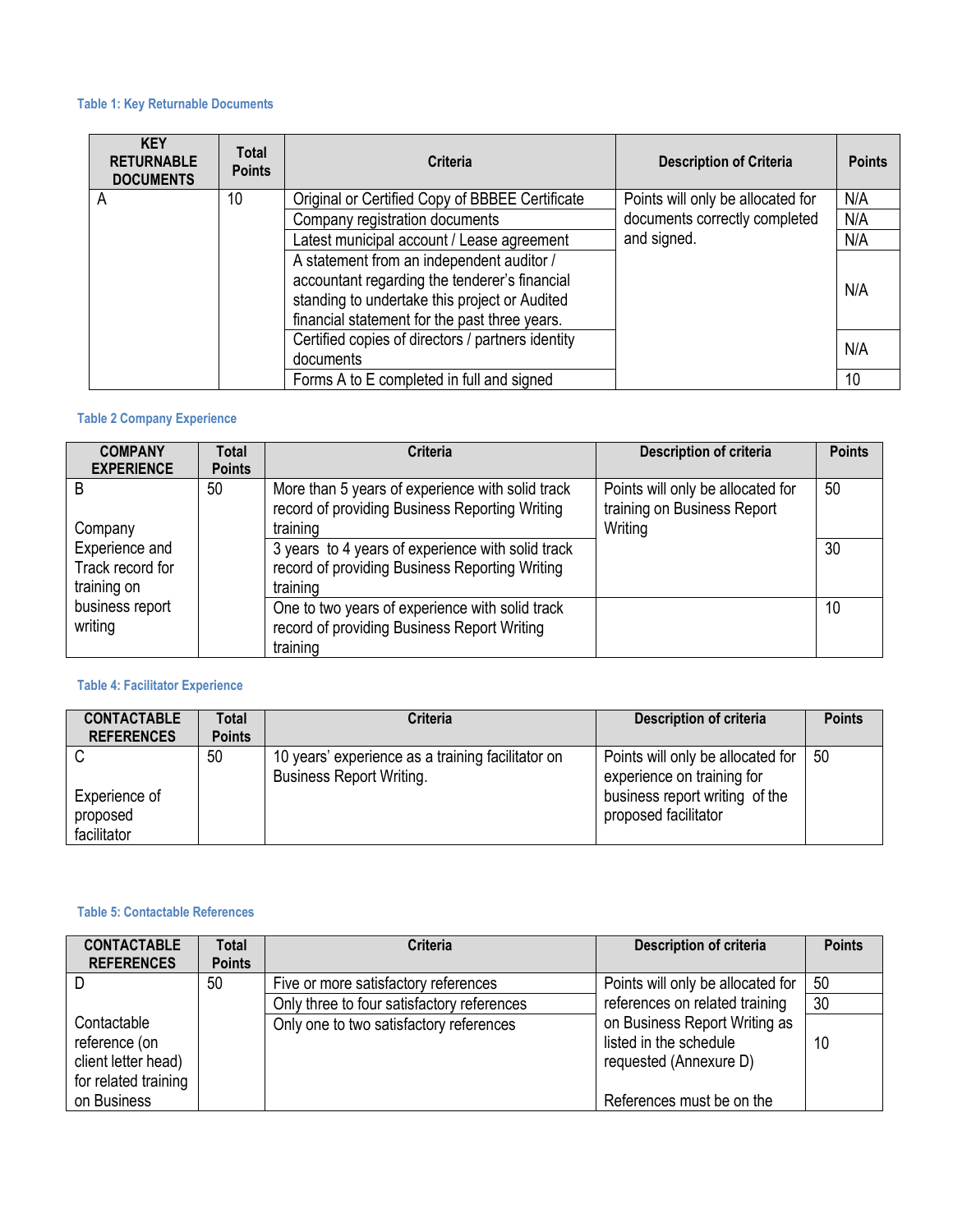| <b>CONTACTABLE</b><br><b>REFERENCES</b> | Total<br><b>Points</b> | <b>Criteria</b> | <b>Description of criteria</b>                                                                                                                                       | <b>Points</b> |
|-----------------------------------------|------------------------|-----------------|----------------------------------------------------------------------------------------------------------------------------------------------------------------------|---------------|
| <b>Report Writing</b>                   |                        |                 | client's letterhead or on a<br>document stamped by the<br>client and must confirm the<br>project description, services<br>rendered in order to obtain the<br>points. |               |
|                                         |                        |                 | If any of the required<br>information does not appear in<br>the reference, zero points will<br>be awarded.                                                           |               |

# **7.3 Price and Empowerment**

Having completed a technical evaluation, the procedure for the evaluation of technically qualifying tenders is Method 2 (Price and Preferences). The Preference Point System assigns a score to each tenderer based on the tender price and on the tenderer's BBBEE status. These scores are combined to determine an overall score for the tender. The tender with the highest score will be considered for acceptance.

The Preference Point System will be applied as follows:

- $\triangleright$  For tenders below R50 million
	- 80 points are assigned to price
	- Up to 20 points are assigned to BBBEE status per the table under item 7.3.1
- $\triangleright$  Points scored will be rounded off to the nearest 2 decimal places

# 7.3.1 Points awarded for BBBEE status level

Points will be awarded for empowerment (BBBEE), in accordance with the Preferential Procurement Regulations 2017 published in Government Gazette No. 40553 dated 20 January 2017. The table overleaf is applicable in this regard: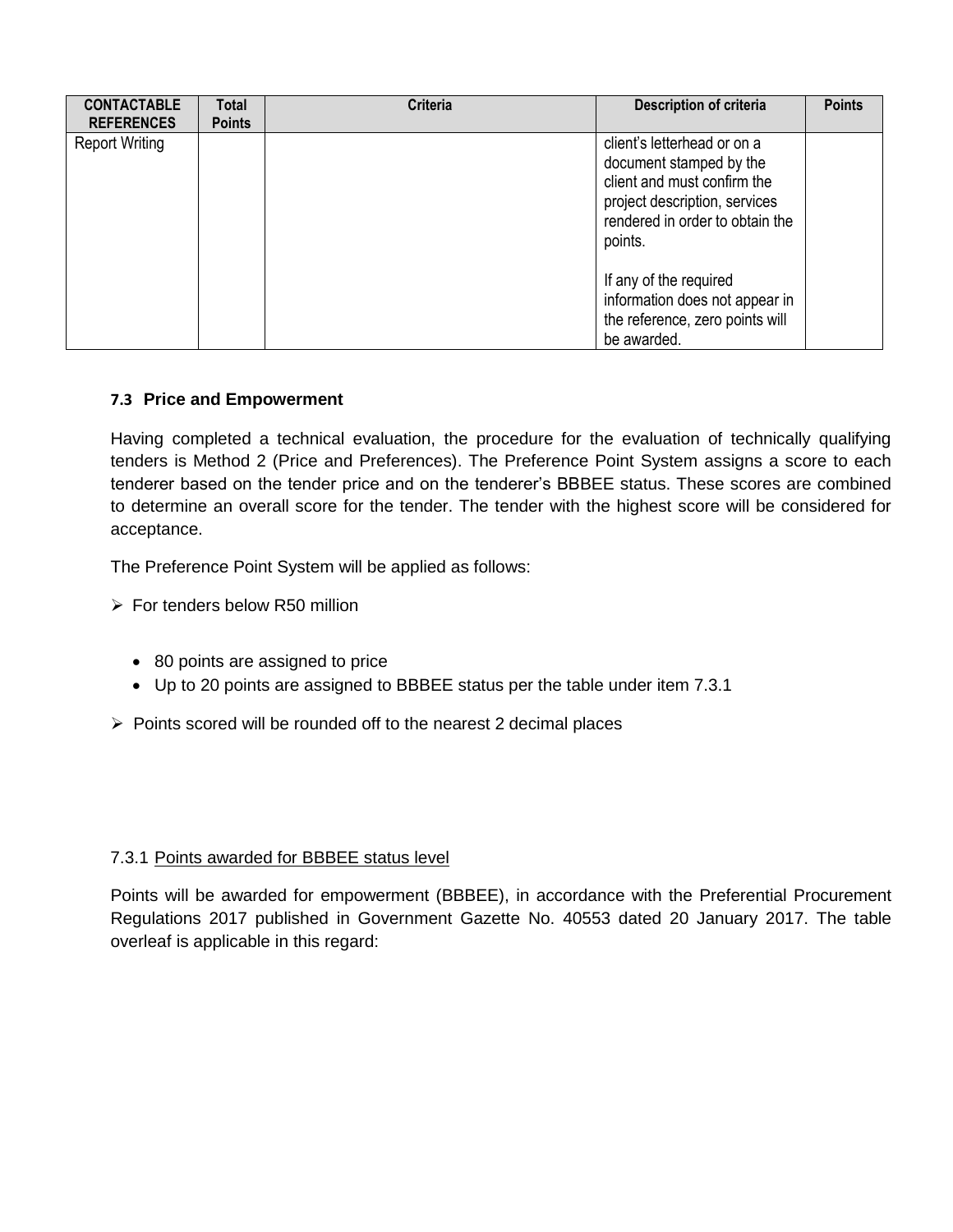| <b>B-BBEE Status Level</b>       | Number of Points          |
|----------------------------------|---------------------------|
| Of Contributor                   | Tenders above R50 million |
| 1                                | 20                        |
| $\overline{2}$                   | 18                        |
| 3                                | 14                        |
| $\overline{\mathbf{4}}$          | 12                        |
| 5                                | 8                         |
| 6                                | 6                         |
| $\overline{7}$                   | 4                         |
| 8                                | $\mathbf{2}$              |
| <b>Non-Compliant contributor</b> | 0                         |

### **Notes**

:

- 7.3.1.1 "B-BBEE status level of contributor" means the B-BBEE status received by a measured entity based on its overall performance using the relevant scorecard contained in the Codes of Good Practice on Black Economic Empowerment, issued in terms of section 9(1) of the Broad-Based Black Economic Empowerment Act ( Act No.53 of 2003).
- 7.3.1.2 Tenderers must submit their original and valid B-BBEE status level verification certificate substantiating their B-BBEE rating. Certificates issued by either verification agencies accredited by the South African Accreditation System (SANAS) or by registered auditors approved by the Independent Regulatory Board for Auditors (IRBA) are acceptable. **IF A COPY IS SUBMITTED IT MUST BEAR AN ORIGINAL CERTIFICATION STAMP. FAILURE TO SUBMIT A BBBEE STATUS LEVEL CERTIFICATE WILL RESULT IN THE BIDDER SCORING ZERO (0) POINTS FOR BBBEE.**
- 7.3.1.3 An EME must submit a sworn affidavit confirming the following:
	- Annual Turnover Revenue of R10 million or less; and
	- Level of Black ownership
	- Any misrepresentation in terms of bullet point above constitutes a criminal offence as set out in the B-BBEE Act as amended.
- 7.3.1.4 The submission of such certificates must comply with the requirements of instructions and guidelines issued by the National Treasury and be in accordance with notices published by the Department of Trade and Industry in the Government Gazette.
- 7.3.1.5 A trust, consortium or joint venture will qualify for points for their B-BBEE status level as a legal entity, provided that the entity submits their B-BBEE status level certificate.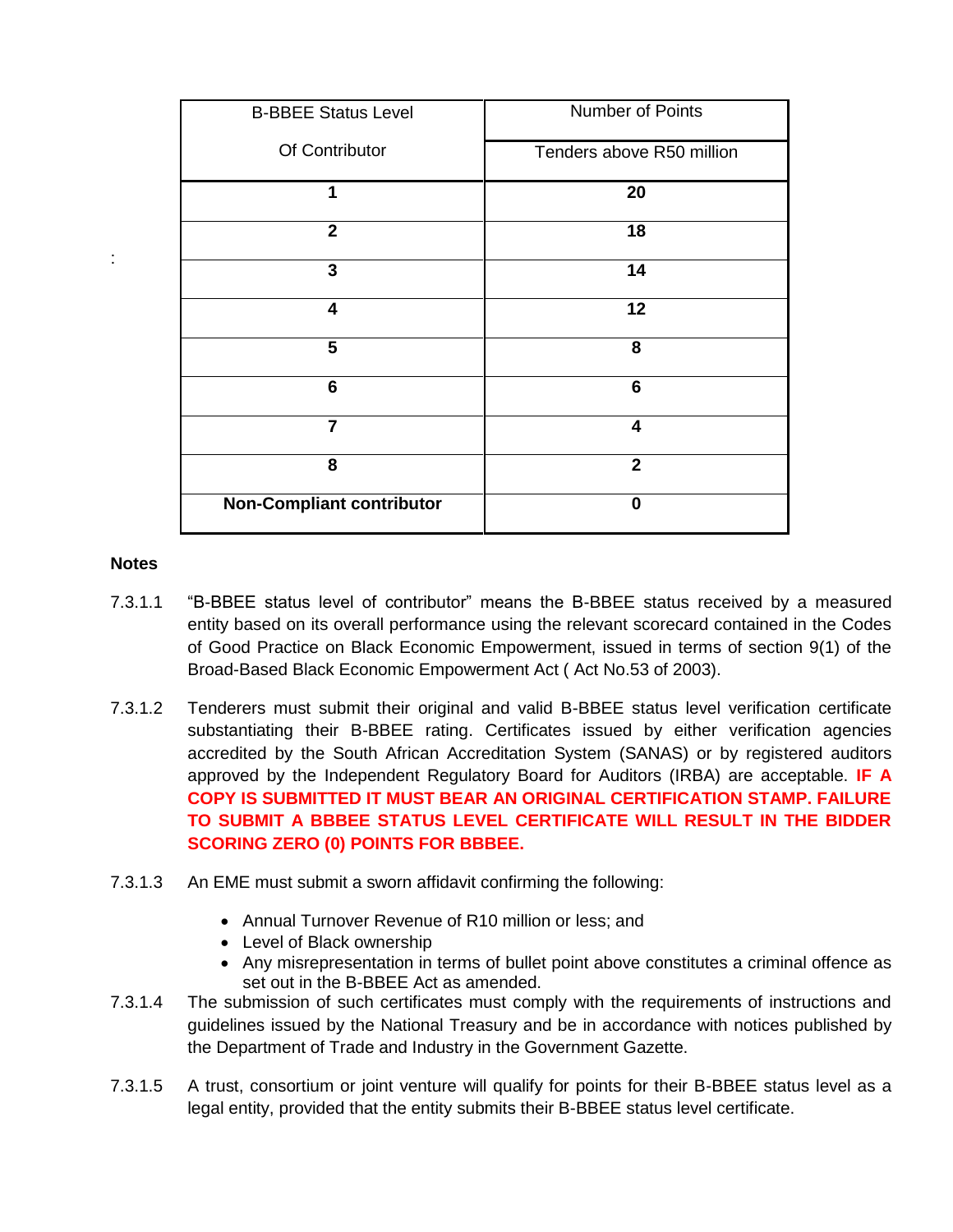- 7.3.1.6 A trust, consortium or joint venture will qualify for points for their B-BBEE status level as an unincorporated entity, provided that the entity submits their consolidated B-BBEE scorecard as if they were a group structure and that such a consolidated B-BBEE scorecard is prepared for every separate tender.
- 7.3.1.7 A person will not be awarded points for B-BBEE status level if it is indicated in the tender documents that such a tenderer intends sub-contracting more than 25% of the value of the contract to any other enterprise that does not qualify for at least the points that such a tenderer qualifies for.
- 7.3.1.8 A person awarded a contract will not be permitted to sub-contract more than 25% of the value of the contract to any other enterprise that does not have an equal or higher B-BBEE status level than the person concerned.

# 7.3.2 Formula for scoring tender price

The following formula will be used to calculate the points for price.

 $P_s = X [1 - (Pt - P_{min})]$ 

**Pmin**

**Where** 

**P<sup>s</sup> =** Points scored for comparative price of tender under consideration

**P<sup>t</sup> =** Comparative price of tender under consideration

**Pmin** = Comparative price of lowest acceptable tender

**X = Points** assigned to price

7.3.3 The total preference points for a tender are calculated with the formula

 $PP = P_s + P_{bee}$  Where

**PP** is the total number of preference points scored by the tenderer

**P<sup>s</sup>** is the points scored for the comparative price of the tenderer, and

**Pbee** is the number of points awarded to the tenderer based on his certified B-BBEE status level.

# **7. CLOSING DATE, TIME AND VENUE FOR SUBMISSIONS**

The words **"Business Report Writing Training** "must be written / typed clearly on the envelope. The envelope must be deposited in the tender box at the **Johannesburg Development Agency,**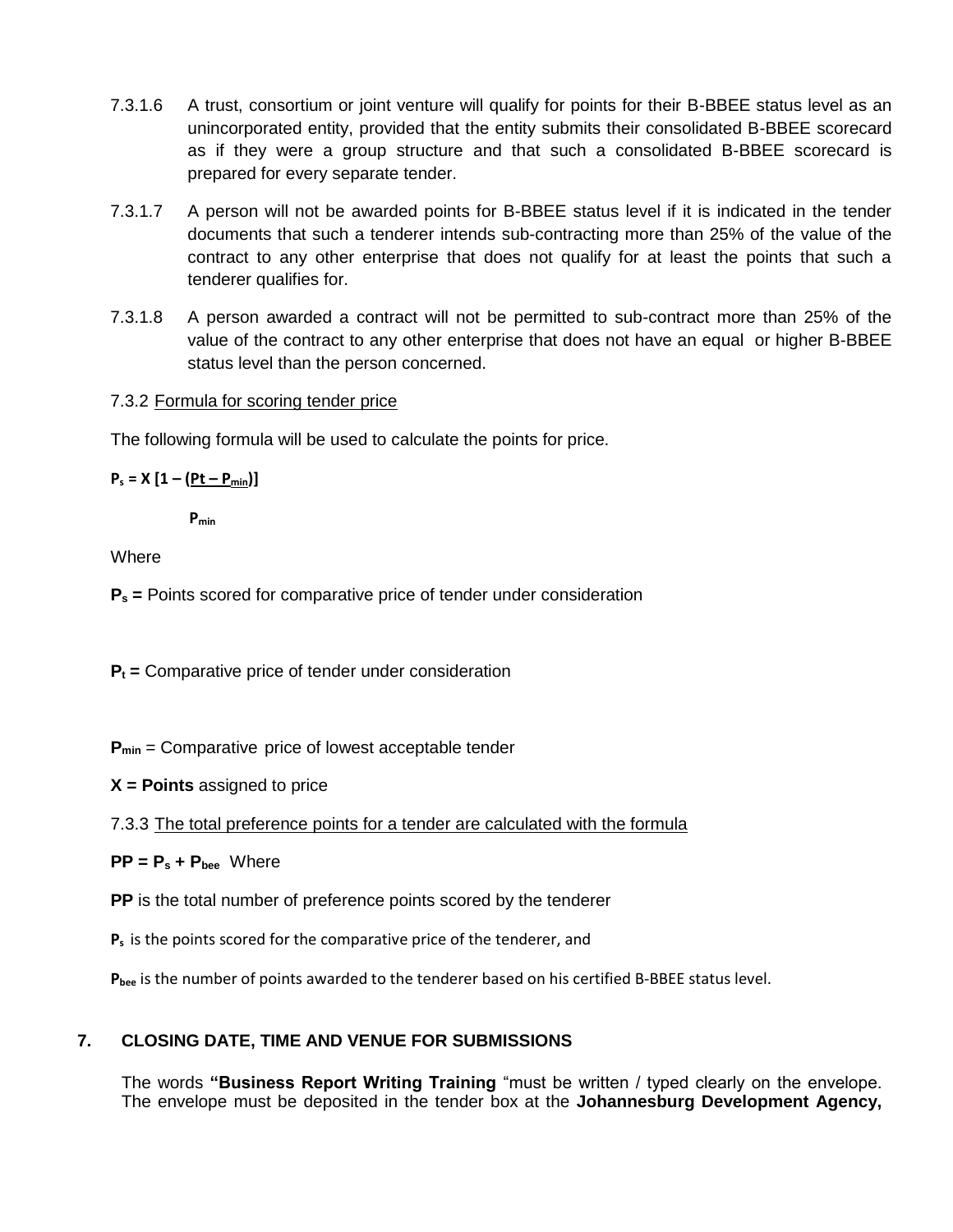**Ground Floor, The Bus Factory, 3 Helen Joseph ( former President Street), Newtown** only between the hours of 08H00 and 12H00**.**

#### **The Tender closes at 12h00 on 15 March 2018.**

#### **NO LATE / TELEPHONIC / FAXED / POSTAL TENDERS WILL BE ACCEPTED OR CONSIDERED**.

The Johannesburg Development Agency's selection of qualifying quotations shall be in the Johannesburg Development Agency's sole discretion and shall be final. The Johannesburg Development Agency does not bind itself to accept any particular Quotation and no correspondence will be entered into.

Queries can be addressed in writing to: Tumang Bokaba E-mail: [tbokaba@jda.org.za](mailto:%20tbokaba@jda.org.z)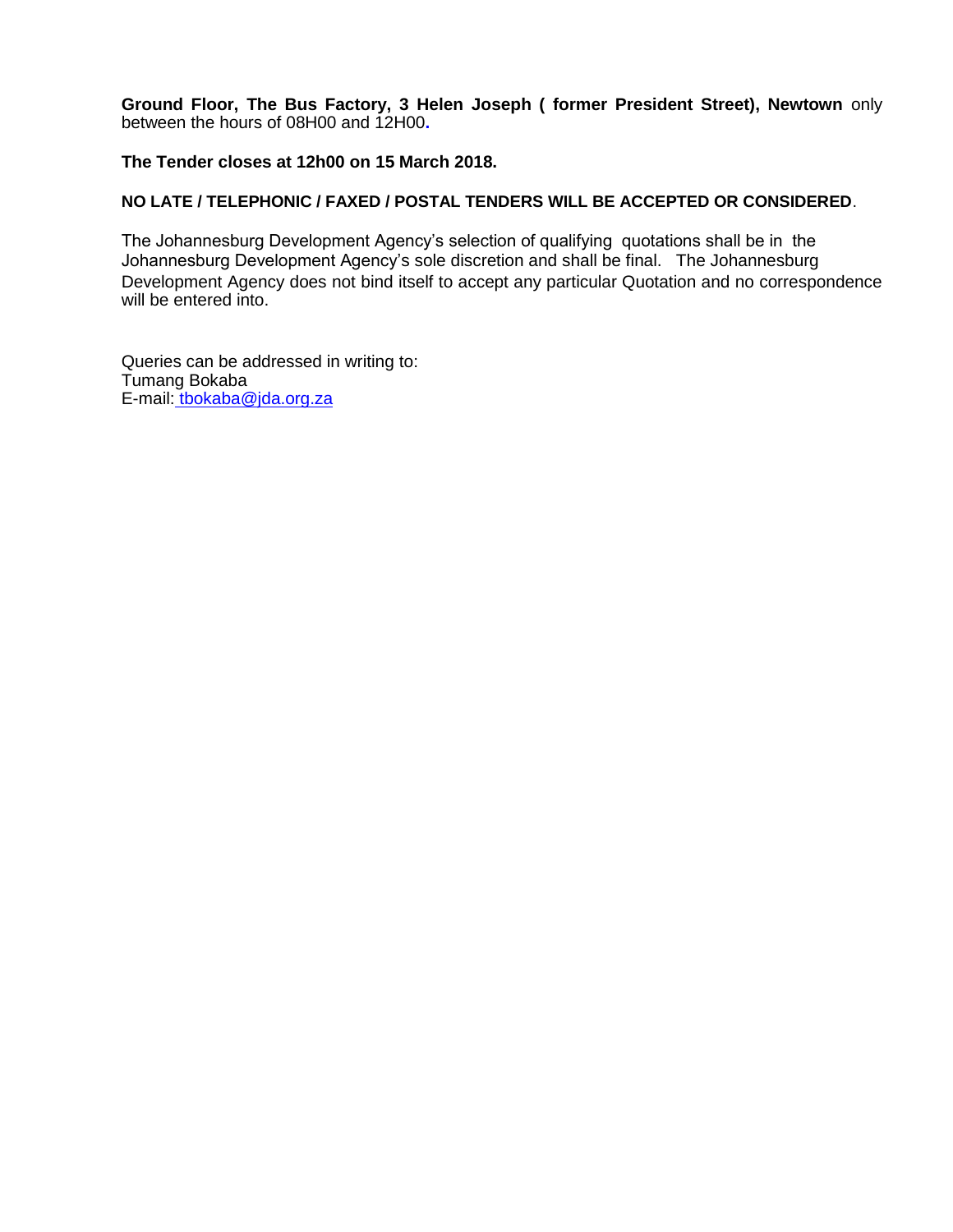# **FORM A: BUSINESS DECLARATION**

|    | <b>Tender/RFP Number</b>                                                          |                                                                                                                |
|----|-----------------------------------------------------------------------------------|----------------------------------------------------------------------------------------------------------------|
|    |                                                                                   |                                                                                                                |
|    | <b>Name of Company</b>                                                            |                                                                                                                |
|    | <b>Contact Person</b>                                                             |                                                                                                                |
|    | <b>Postal Address</b>                                                             |                                                                                                                |
|    |                                                                                   |                                                                                                                |
|    | <b>Physical Address</b>                                                           |                                                                                                                |
|    |                                                                                   |                                                                                                                |
|    | <b>Telephone Number</b>                                                           |                                                                                                                |
|    | <b>Fax Number</b>                                                                 |                                                                                                                |
|    | <b>Cell Number</b>                                                                | i<br>1 maanuuta maanuuta maanuuta maanuuta maanuuta maanuuta maanuu                                            |
|    | <b>E-mail Address</b>                                                             |                                                                                                                |
|    | <b>Company/enterprise Income</b><br><b>Tax Reference Number</b><br>a partnership) | (Insert personal income tax number if a one person business and personal income tax numbers of all partners if |
|    |                                                                                   |                                                                                                                |
| 1. | <b>Type of firm</b><br>Partnership                                                |                                                                                                                |
|    |                                                                                   |                                                                                                                |
|    | One person business/sole trader                                                   |                                                                                                                |
|    | Close corporation                                                                 |                                                                                                                |
|    | Public company                                                                    |                                                                                                                |
|    | Private company                                                                   |                                                                                                                |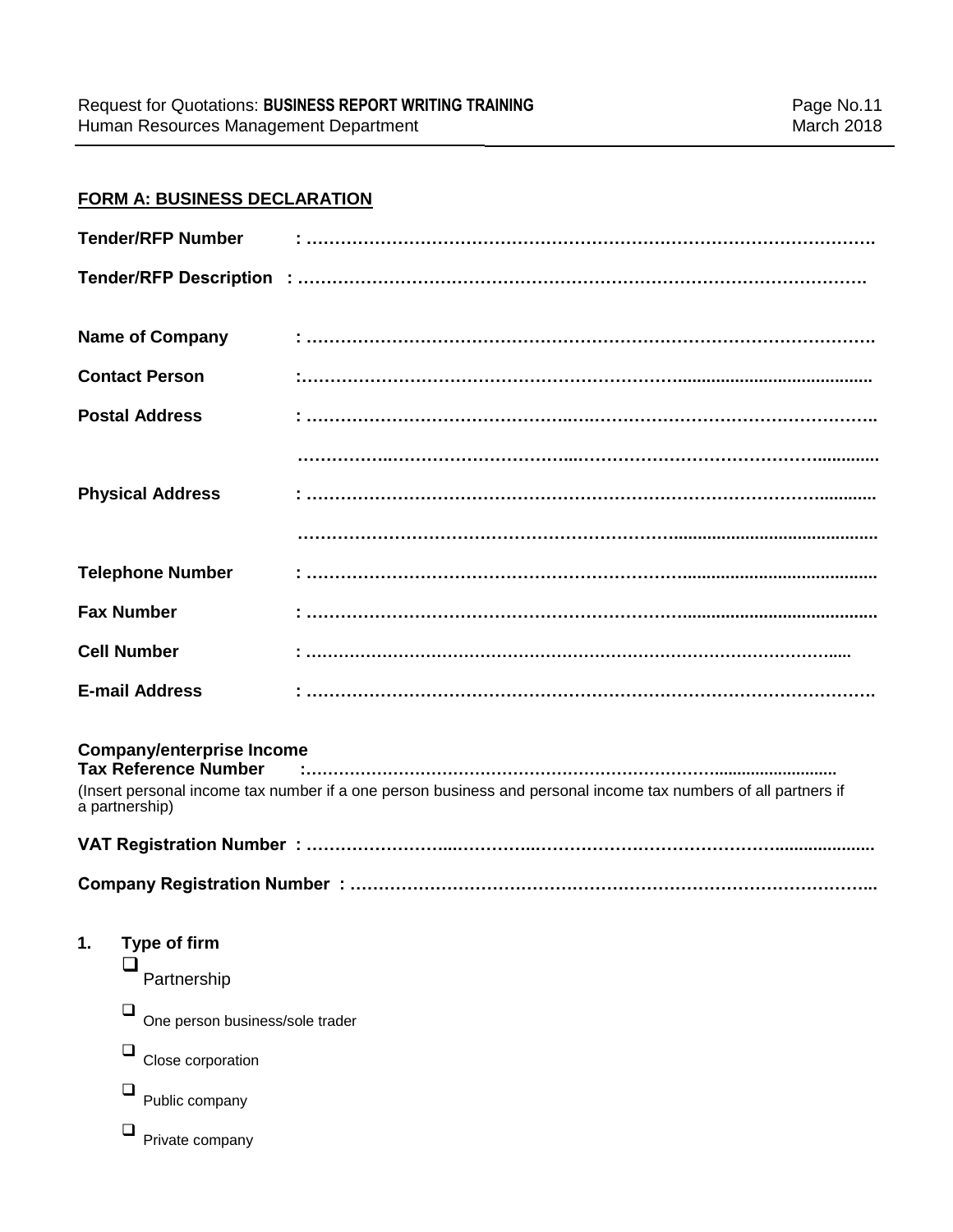| 2. | (Tick one box)<br><b>Principal business activities</b>                                                                                                                              |
|----|-------------------------------------------------------------------------------------------------------------------------------------------------------------------------------------|
|    |                                                                                                                                                                                     |
|    |                                                                                                                                                                                     |
| 3. |                                                                                                                                                                                     |
| 4. | Detail all trade associations/professional bodies in which you have membership                                                                                                      |
|    |                                                                                                                                                                                     |
|    |                                                                                                                                                                                     |
|    |                                                                                                                                                                                     |
| 5. | Did the firm exist under a previous name?<br>⊔<br>Yes<br>❏<br><b>No</b>                                                                                                             |
|    | (Tick one box)                                                                                                                                                                      |
|    |                                                                                                                                                                                     |
| 6. | How many permanent staff members are employed by the firm:                                                                                                                          |
|    | Full Time :                                                                                                                                                                         |
|    | Part Time :                                                                                                                                                                         |
| 7. | In the case of a firm which renders services for different disciplines, how many permanent<br>staff members are employed by the firm in the discipline for which you are tendering: |
|    | Full Time :                                                                                                                                                                         |

**Part Time : …………………….**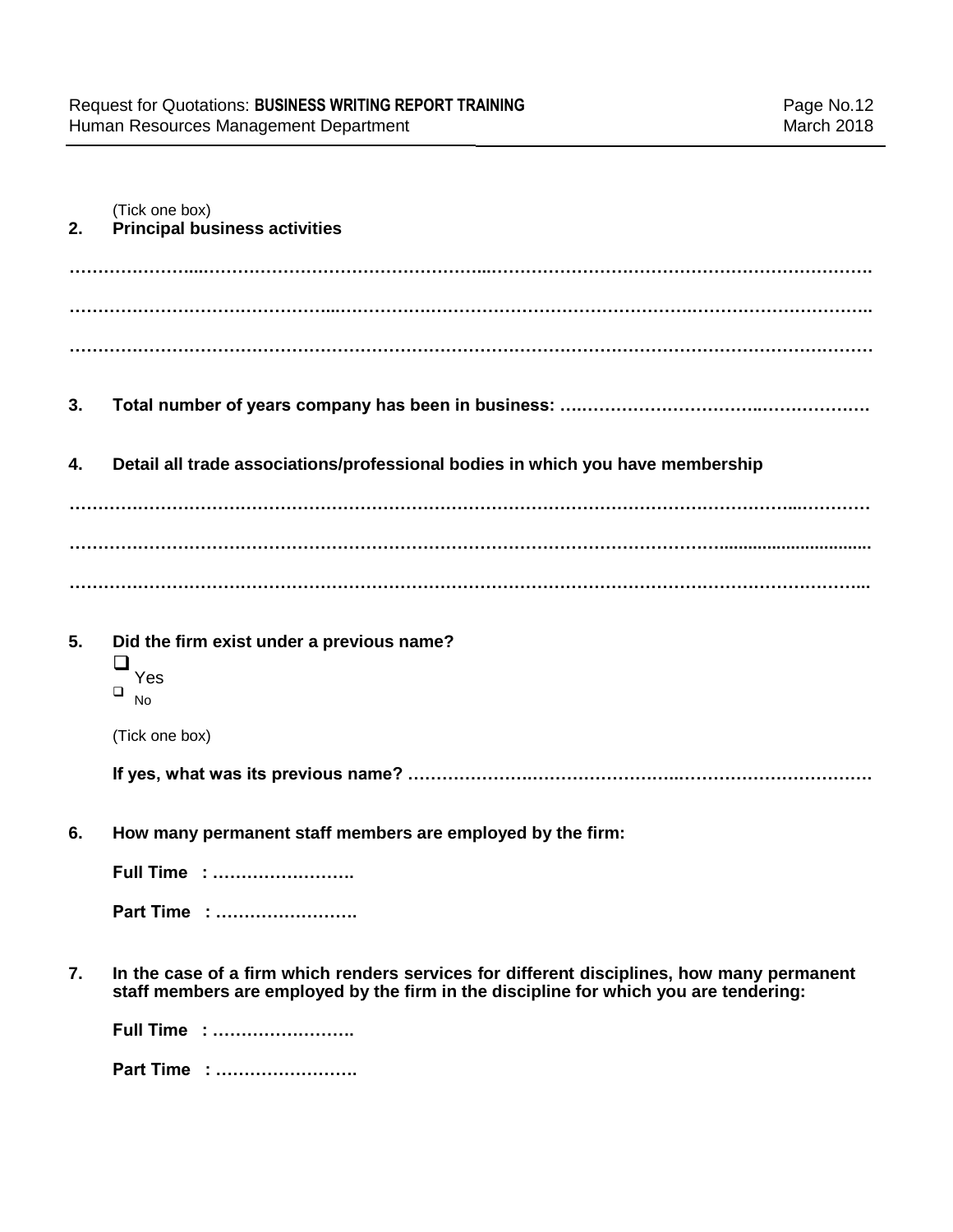**8. What is the enterprise's annual turnover for the last two years and what is the estimated turnover of current commitments from 1 July 2012 to 30 June 2014 (excl. VAT):** 

**R ……………………. Year ............... R ……………………. Year ............... R ……………………. Year ...............**

**9. List all contracts which your company is engaged in and have not yet completed:** 

| <b>CONTRACT</b><br><b>DESCRIPTION</b> | <b>LOCATION</b> | <b>COMPANY/</b><br><b>EMPLOYER</b> | <b>PROJECT</b><br><b>VALUE</b> | <b>ESTIMATED</b><br><b>FEES</b> | <b>EXPECTED</b><br><b>COMPLETION</b><br><b>MONTH &amp;</b><br>YEAR) |
|---------------------------------------|-----------------|------------------------------------|--------------------------------|---------------------------------|---------------------------------------------------------------------|
|                                       |                 |                                    |                                |                                 |                                                                     |
|                                       |                 |                                    |                                |                                 |                                                                     |
|                                       |                 |                                    |                                |                                 |                                                                     |
|                                       |                 |                                    |                                |                                 |                                                                     |
|                                       |                 |                                    |                                |                                 |                                                                     |
|                                       |                 |                                    |                                |                                 |                                                                     |
|                                       |                 |                                    |                                |                                 |                                                                     |
|                                       |                 |                                    |                                |                                 |                                                                     |

#### **10. Banking details**

I/We hereby request and authorise you to pay any amounts which may accrue to me/us to the credit of my/our account with the mentioned bank.

I/We understand that the credit transfers hereby authorised will be processed by computer through a system known as the *"ACB Electronic Fund Transfer Service"* and

I/We also understand that no additional advice of payment will be provided by my/our bank, but details of each payment will be printed on my/our bank statement or any accompanying voucher.

This authority may be cancelled by me/us giving **30 days** notice in writing.

| RANK          |  |
|---------------|--|
| <b>BRANCH</b> |  |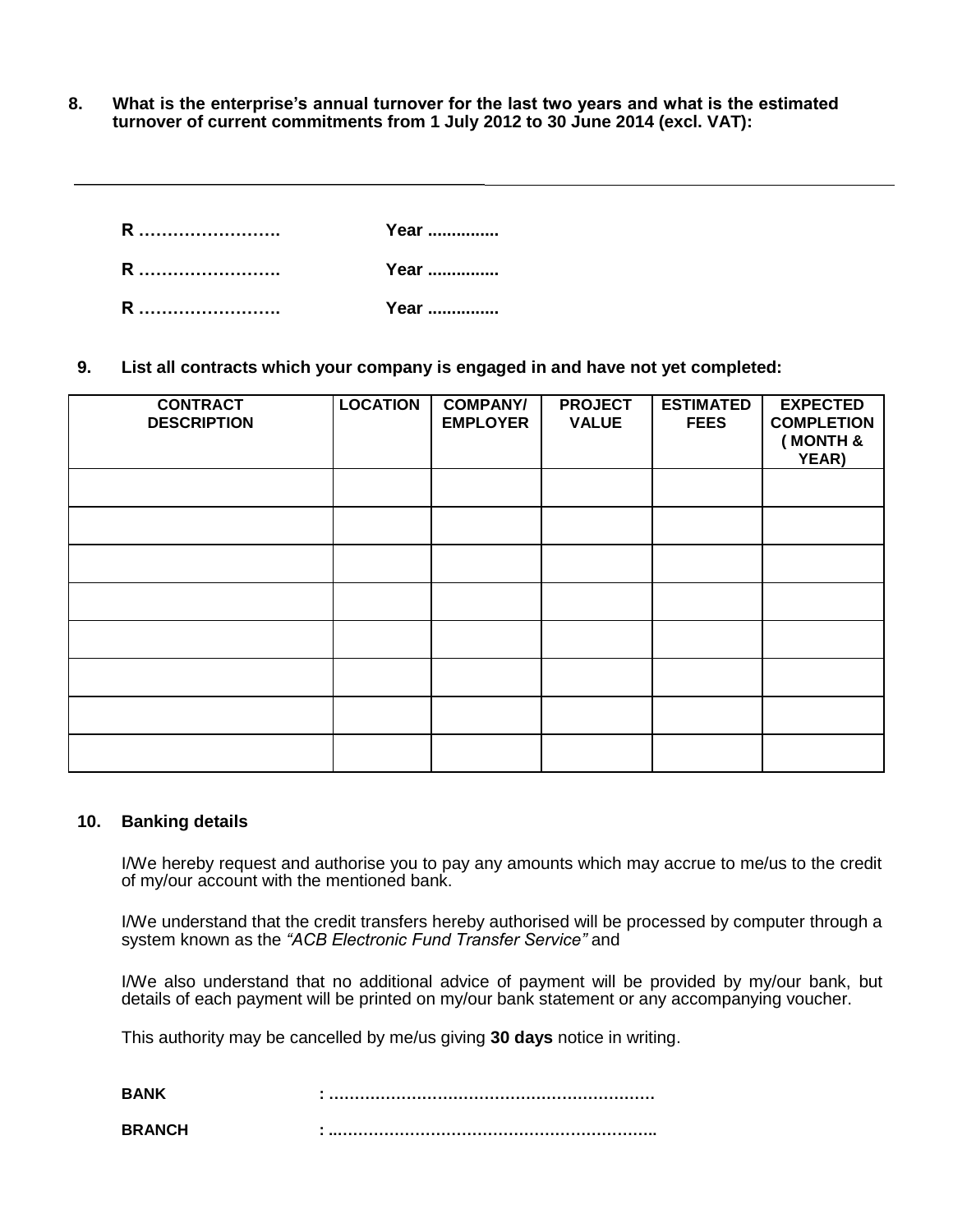| <b>BRANCH CODE</b><br><b>ACCOUNT NUMBER</b> |  |
|---------------------------------------------|--|
| <b>ACCOUNT HOLDER</b>                       |  |
| <b>TYPE OF ACCOUNT</b>                      |  |
| <b>CONTACT PERSON</b>                       |  |
| <b>CONTACT NUMBER</b>                       |  |

#### *PLEASE INCLUDE ORIGINAL SIGNED AND STAMPED LETTER FROM THE BANK CONFIRMING THE COMPANY'S BANKING DETAILS, PHOTOSTAT COPIES AND LETTERS BEARING ELECTRONIC SIGNATURES WILL NOT BE ACCEPTABLE.*

**The undersigned, who warrants that he/she is duly authorised to do so on behalf of the company, affirms that the information furnished in response to this request for proposal is true and correct :**

| <b>SIGNATURE</b>    |  |  |  |  |
|---------------------|--|--|--|--|
| <b>NAME IN FULL</b> |  |  |  |  |
| <b>CAPACITY</b>     |  |  |  |  |
|                     |  |  |  |  |
| <b>DATE</b>         |  |  |  |  |

**COMPANY STAMP**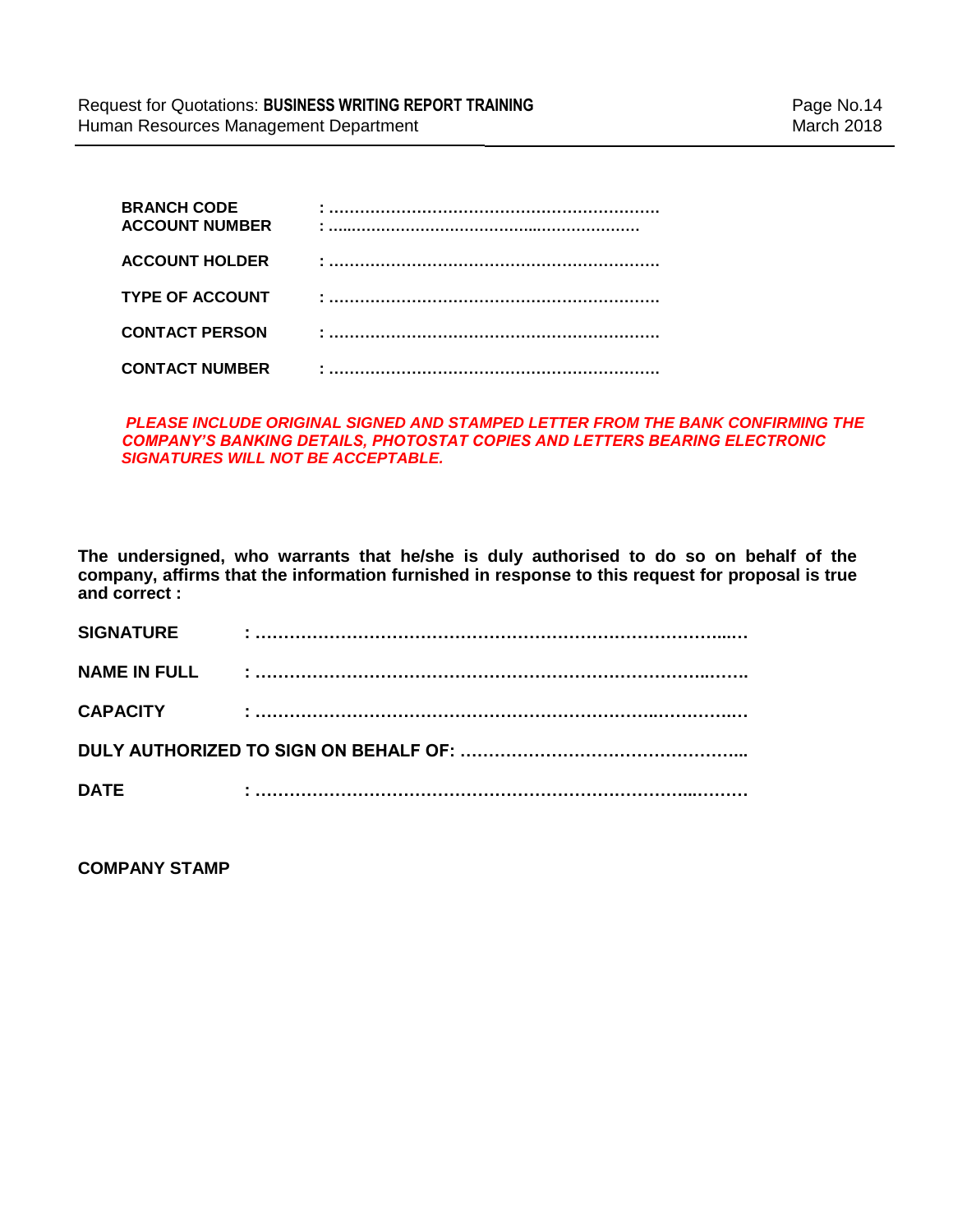### **FORM B: DECLARATION OF INTEREST**

- 1. No bid will be accepted from persons in the service of the state\*.
- 2. Any person, having a kinship with persons in the service of the state, including a blood relationship, may make an offer or offers in terms of this invitation to bid. In view of possible allegations of favouritism, should the resulting bid, or part thereof, be awarded to persons connected with or related to persons in service of the state, it is required that the bidder or their authorised representative declare their positionin relation to the evaluating/adjudicating authority.
- 3. In order to give effect to the above, the following questionnaire must be completed and submitted with the bid.

| 3.1 |                                                                                                                                                                         |          |
|-----|-------------------------------------------------------------------------------------------------------------------------------------------------------------------------|----------|
| 3.2 |                                                                                                                                                                         |          |
| 3.3 |                                                                                                                                                                         |          |
| 3.4 |                                                                                                                                                                         |          |
| 3.5 |                                                                                                                                                                         |          |
| 3.6 |                                                                                                                                                                         |          |
| 3.7 | The names of all directors / trustees / shareholders / members, their individual identity numbers and<br>state employee numbers must be indicated in paragraph 4 below. |          |
| 3.8 | Are you presently in the service of the state*                                                                                                                          | YES / NO |
|     | If yes, furnish particulars                                                                                                                                             |          |
|     |                                                                                                                                                                         |          |
|     |                                                                                                                                                                         |          |
| 3.9 | Have you been in the service of the state for the past twelve months?<br>If yes, furnish particulars                                                                    | YES / NO |
|     |                                                                                                                                                                         |          |
|     |                                                                                                                                                                         |          |
|     |                                                                                                                                                                         |          |

3.10 Do you, have any relationship (family, friend, other) with persons in the service of the state and who may be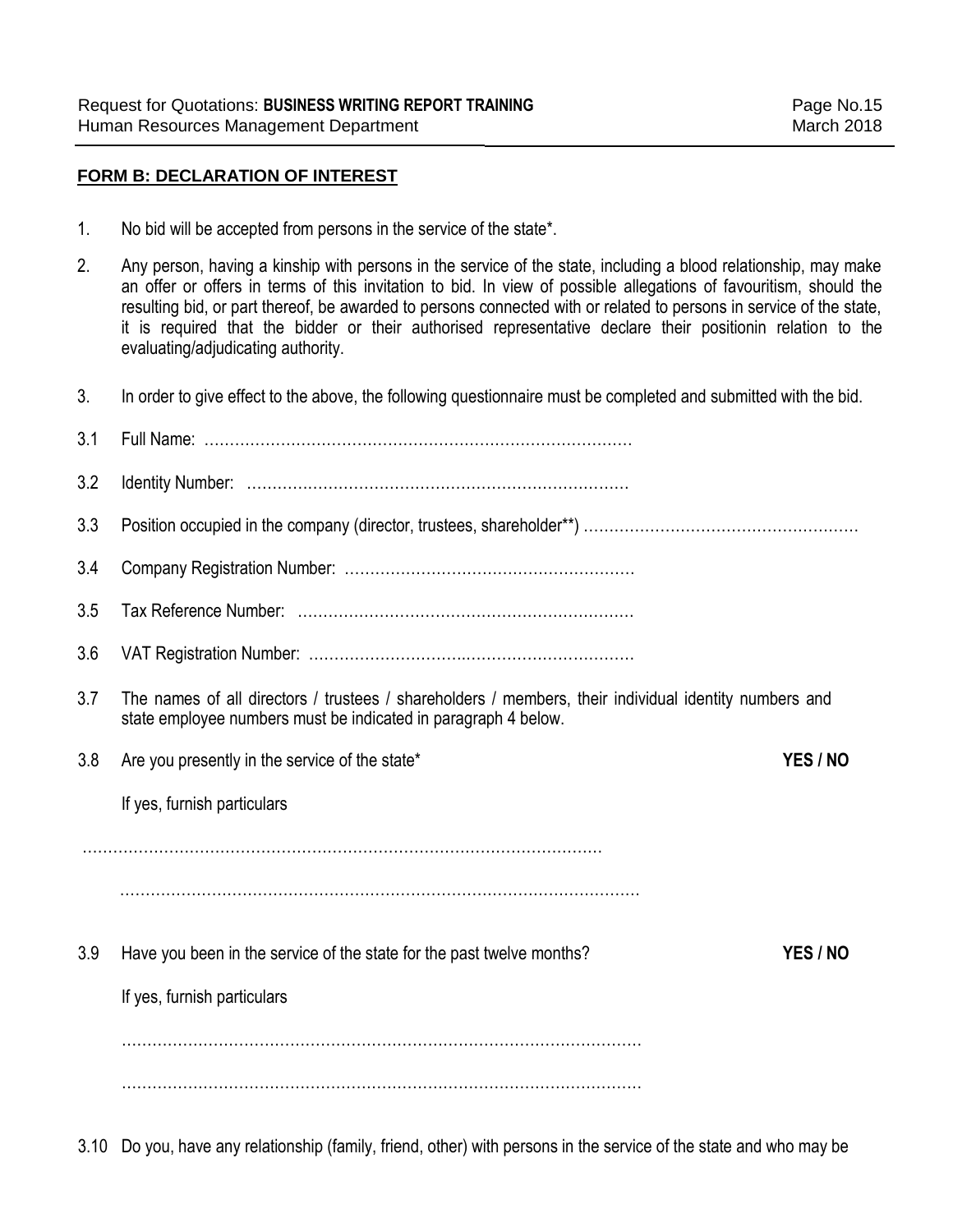|      | involved with the evaluation and or adjudication of this bid?                                                                                                                                                                   | YES / NO |
|------|---------------------------------------------------------------------------------------------------------------------------------------------------------------------------------------------------------------------------------|----------|
|      | If yes, furnish particulars                                                                                                                                                                                                     |          |
|      |                                                                                                                                                                                                                                 |          |
|      |                                                                                                                                                                                                                                 |          |
|      | 3.11 Are you, aware of any relationship (family, friend, other) between any other bidder and any persons in the<br>service of the state who may be involved with the evaluation and or adjudication of this bid? YES / NO       |          |
|      | If yes, furnish particulars                                                                                                                                                                                                     |          |
|      |                                                                                                                                                                                                                                 |          |
|      | 3.12 Are any of the company's directors, trustees, managers, principle shareholders or stakeholders in service of the<br>state? YES / NO                                                                                        |          |
|      | If yes, furnish particulars                                                                                                                                                                                                     |          |
|      |                                                                                                                                                                                                                                 |          |
|      |                                                                                                                                                                                                                                 |          |
|      | 3.13 Are any spouse, child or parent of the company's directors, trustees, managers, principle shareholders or<br>stakeholders in service of the state?                                                                         | YES / NO |
|      | If yes, furnish particulars                                                                                                                                                                                                     |          |
|      |                                                                                                                                                                                                                                 |          |
|      |                                                                                                                                                                                                                                 |          |
| 3.14 | Do you or any of the directors, trustees, managers, principle shareholders or stakeholders of this company have<br>any interest in any other related companies or businesses whether or not they are bidding for this contract? | YES / NO |
|      | If yes, furnish particulars                                                                                                                                                                                                     |          |
|      |                                                                                                                                                                                                                                 |          |
|      |                                                                                                                                                                                                                                 |          |
|      |                                                                                                                                                                                                                                 |          |

4. Full details of directors / trustees / members / shareholders.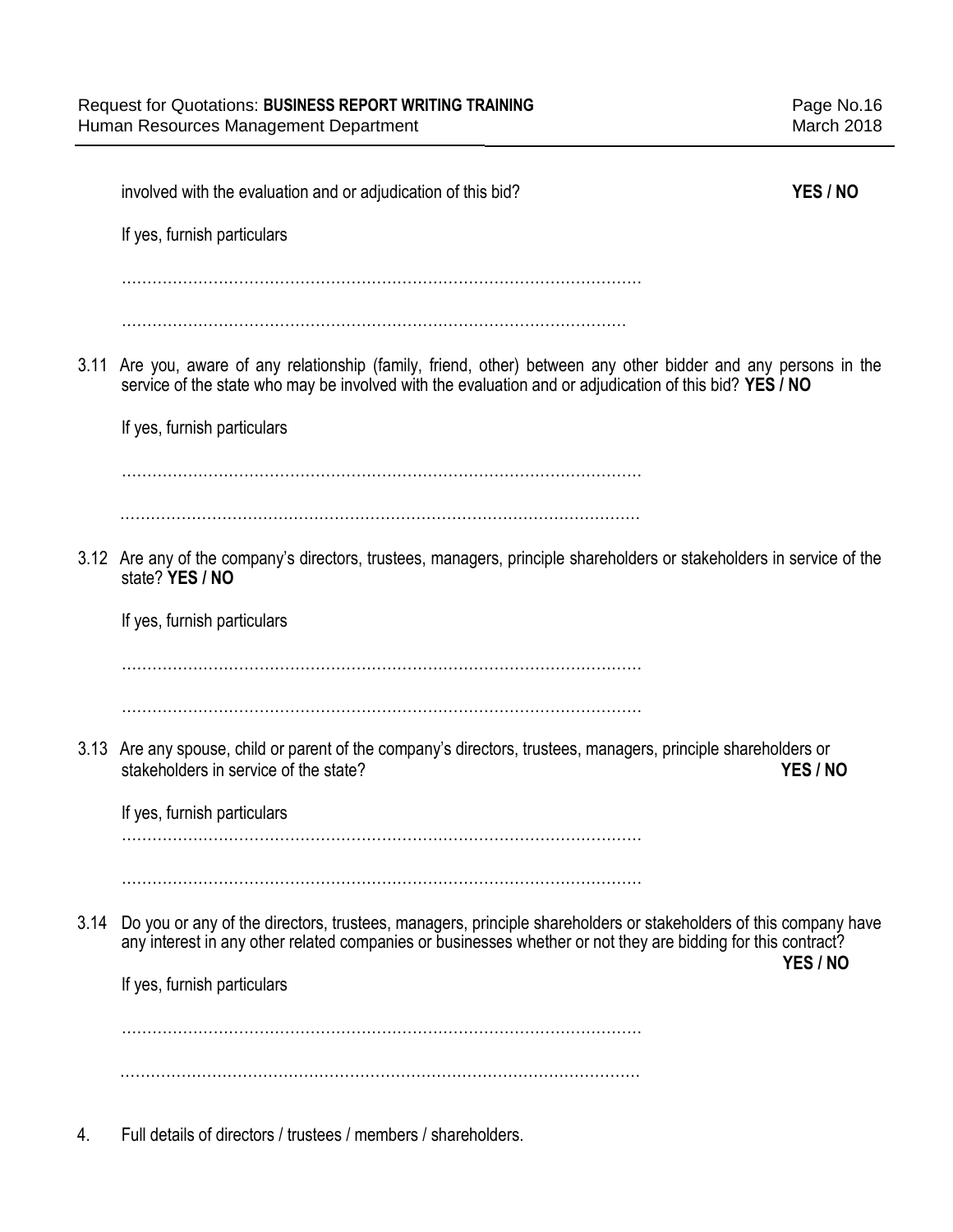| <b>FULL NAME</b> | <b>IDENTITY NUMBER</b> | <b>STATE EMPLOYEE NUMBER</b> |
|------------------|------------------------|------------------------------|
|                  |                        |                              |
|                  |                        |                              |
|                  |                        |                              |
|                  |                        |                              |
|                  |                        |                              |
|                  |                        |                              |
|                  |                        |                              |
|                  |                        |                              |
|                  |                        |                              |

# **CERTIFICATION**

# **I, THE UNDERSIGNED (FULL NAME**) …………………………………………………………………...……………………

**CERTIFY THAT THE INFORMATION FURNISHED ON THIS DECLARATION FORM IS TRUE AND CORRECT.**

**I ACCEPT THAT, IN ADDITION TO CANCELLATION OF A CONTRACT, ACTION MAY BE TAKEN AGAINST ME SHOULD THIS DECLARATION PROVE TO BE FALSE.**

| Signature      | Position |
|----------------|----------|
|                |          |
| Name of Bidder | Date     |

- MSCM Regulations: "in the service of the state" means to be  $-$ 
	- (a) a member of  $-$ 
		- (i) any municipal council;
		- (ii) any provincial legislature; or
		- (iii) the national Assembly or the national Council of provinces;
	- (b) a member of the board of directors of any municipal entity;
	- (c) an official of any municipality or municipal entity;
	- (d) an employee of any national or provincial department, national or provincial public entity or constitutional institution within the meaning of the Public Finance Management Act, 1999 (Act No.1 of 1999);
	- (e) a member of the accounting authority of any national or provincial public entity; or
	- (f) an employee of Parliament or a provincial legislature.

\*\* "Stakeholder' means a person who owns shares in the company and is actively involved in the management of the company or business and exercises control over the company.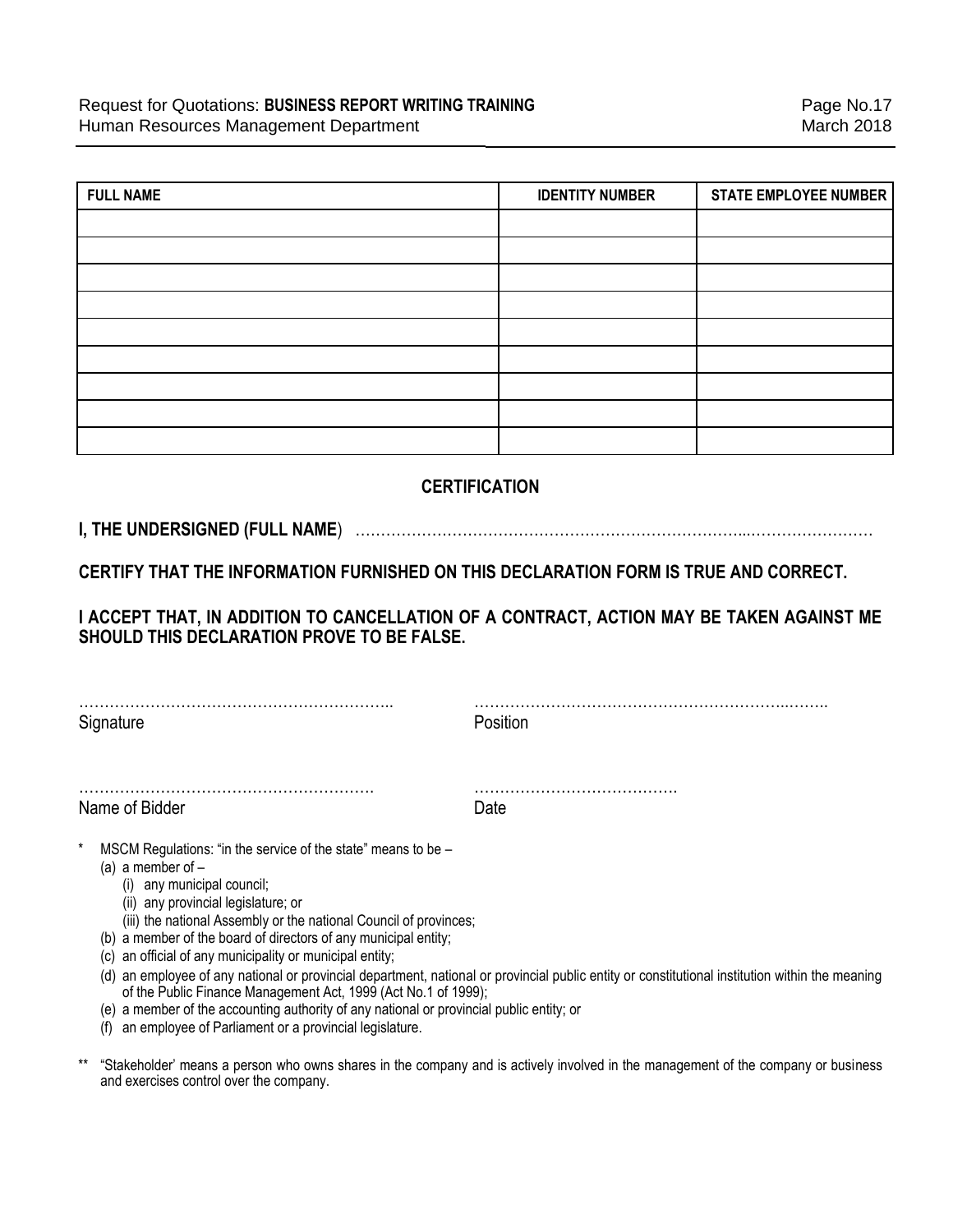### **FORM C: DECLARATION OF BIDDER'S PAST SUPPLY CHAIN MANAGEMENT PRACTICES**

- 1 This Municipal Bidding Document must form part of all bids invited.
- 2 It serves as a declaration to be used by municipalities and municipal entities in ensuring that when goods and services are being procured, all reasonable steps are taken to combat the abuse of the supply chain management system.
- 3 The bid of any bidder may be rejected if that bidder, or any of its directors have:
	- a. abused the municipality's / municipal entity's supply chain management system or committed any improper conduct in relation to such system;
	- b. been convicted for fraud or corruption during the past five years;
	- c. willfully neglected, reneged on or failed to comply with any government, municipal or other public sector contract during the past five years; or
	- d. been listed in the Register for Tender Defaulters in terms of section 29 of the Prevention and Combating of Corrupt Activities Act (No 12 of 2004). П  $\Box$
- 4 In order to give effect to the above, the following questionnaire must be completed and submitted with the bid.

| <b>Item</b> | <b>Question</b>                                                                                                                                                                                                                                                                                                                                                                                                                                   | <b>Yes</b> | N <sub>0</sub> |
|-------------|---------------------------------------------------------------------------------------------------------------------------------------------------------------------------------------------------------------------------------------------------------------------------------------------------------------------------------------------------------------------------------------------------------------------------------------------------|------------|----------------|
| 4.1         | Is the bidder or any of its directors listed on the National Treasury's database<br>as a company or person prohibited from doing business with the public<br>sector?                                                                                                                                                                                                                                                                              | Yes        | No             |
|             | (Companies or persons who are listed on this database were informed in<br>writing of this restriction by the National Treasury after the<br>audialterampartemrule was applied).                                                                                                                                                                                                                                                                   |            |                |
| 4.1.1       | If so, furnish particulars:                                                                                                                                                                                                                                                                                                                                                                                                                       |            |                |
| 4.2         | Is the bidder or any of its directors listed on the Register for Tender Defaulters<br>in terms of section 29 of the Prevention and Combating of Corrupt Activities<br>Act (No 12 of 2004)?<br>(To access this Register enter the National Treasury's website,<br>www.treasury.gov.za, click on the icon "Register for Tender Defaulters"<br>or submit your written request for a hard copy of the Register to<br>facsimile number (012) 3265445). | <b>Yes</b> | No.            |
| 4.2.1       | If so, furnish particulars:                                                                                                                                                                                                                                                                                                                                                                                                                       |            |                |
| <b>Item</b> | <b>Question</b>                                                                                                                                                                                                                                                                                                                                                                                                                                   | Yes        | N <sub>0</sub> |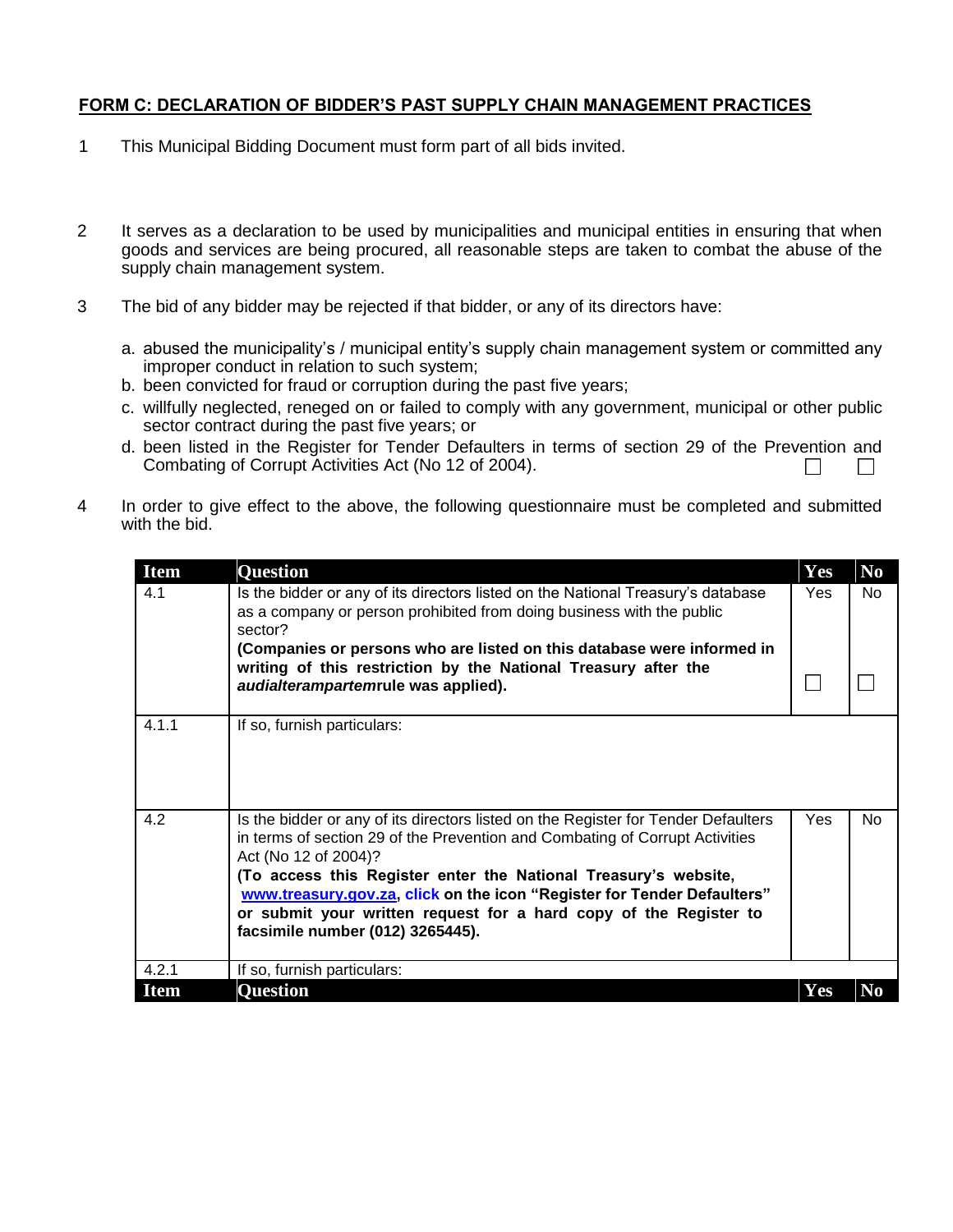# Request for Quotations: BUSINESS REPORT WRITING TRAINING<br>
Page No.19

**February** 2018

Human Resources Management Department

| 4.3   | Was the bidder or any of its directors convicted by a court of law (including a<br>court of law outside the Republic of South Africa) for fraud or corruption during<br>the past five years? | Yes | No. |
|-------|----------------------------------------------------------------------------------------------------------------------------------------------------------------------------------------------|-----|-----|
| 4.3.1 | If so, furnish particulars:                                                                                                                                                                  |     |     |

| 4.4   | Does the bidder or any of its directors owe any municipal rates and taxes or<br>municipal charges to the municipality / municipal entity, or to any other<br>municipality / municipal entity, that is in arrears for more than three months? | Yes | No |
|-------|----------------------------------------------------------------------------------------------------------------------------------------------------------------------------------------------------------------------------------------------|-----|----|
| 4.4.1 | If so, furnish particulars:                                                                                                                                                                                                                  |     |    |
| 4.5   | Was any contract between the bidder and the municipality / municipal entity or<br>any other organ of state terminated during the past five years on account of<br>failure to perform on or comply with the contract?                         | Yes | No |
| 4.7.1 | If so, furnish particulars:                                                                                                                                                                                                                  |     |    |

# **CERTIFICATION**

# **I, THE UNDERSIGNED (FULL NAME**) …………………………………………………………………...……………………

**CERTIFY THAT THE INFORMATION FURNISHED ON THIS DECLARATION FORM IS TRUE AND CORRECT.**

# **I ACCEPT THAT, IN ADDITION TO CANCELLATION OF A CONTRACT, ACTION MAY BE TAKEN AGAINST ME SHOULD THIS DECLARATION PROVE TO BE FALSE.**

| Signature      | Position. |
|----------------|-----------|
| Name of Bidder |           |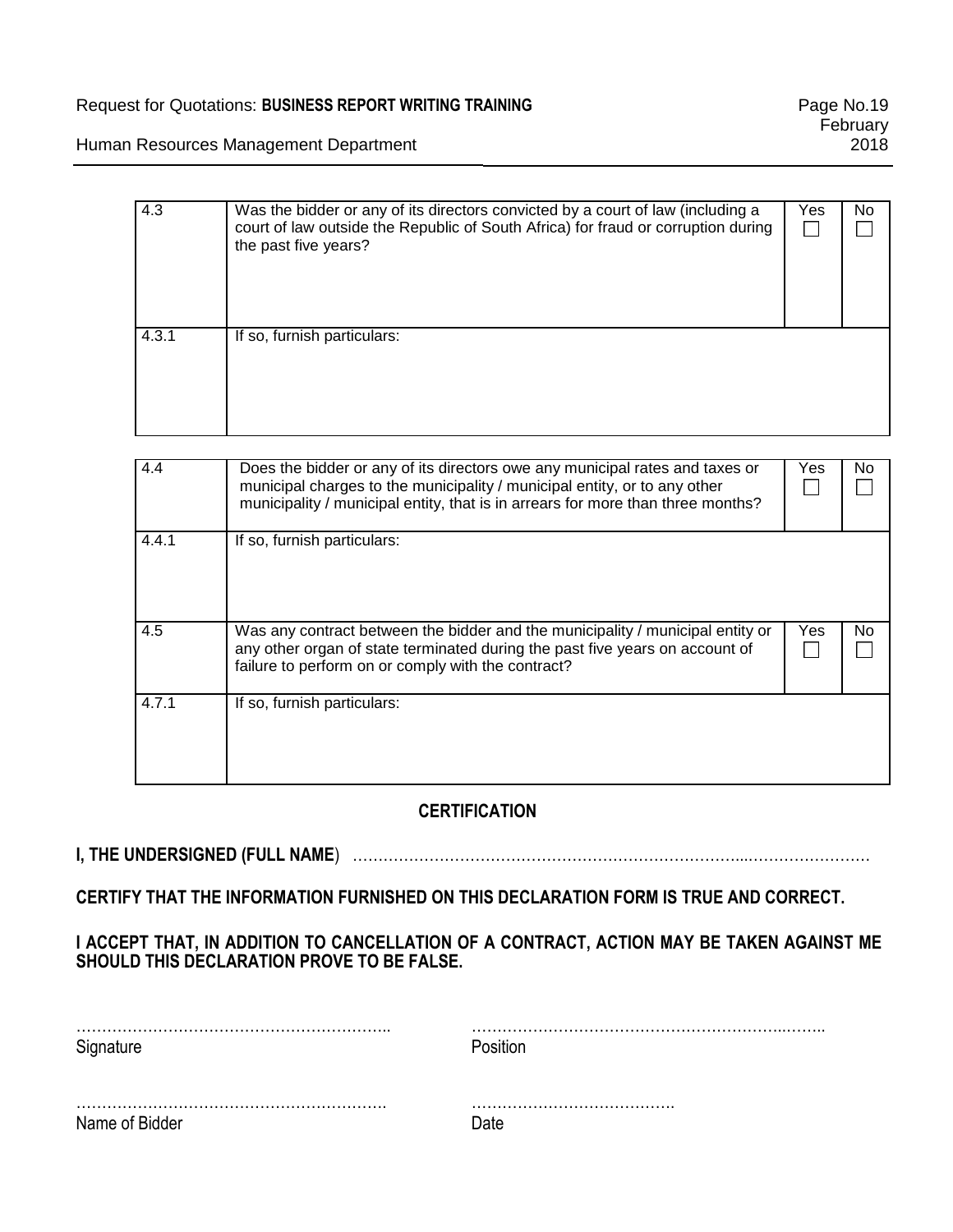Request for Quotations: **BUSINESS REPORT WRITING TRAINING**

Human Resources Management Department

# **FORM D : PARTICULARS OF CONTRACTS AWARDED BY AN ORGAN OF STATE\*\*\* DURING THE LAST 5 YEARS**

| <b>EMPLOYER</b> | <b>MANAGEMENT</b><br><b>CONSULTING</b> | <b>NATURE OF WORK</b> | <b>VALUE OF</b><br><b>WORK</b> | <b>YEAR</b><br><b>COMPLETED</b> |
|-----------------|----------------------------------------|-----------------------|--------------------------------|---------------------------------|
|                 |                                        |                       |                                |                                 |
|                 |                                        |                       |                                |                                 |
|                 |                                        |                       |                                |                                 |
|                 |                                        |                       |                                |                                 |
|                 |                                        |                       |                                |                                 |
|                 |                                        |                       |                                |                                 |
|                 |                                        |                       |                                |                                 |
|                 |                                        |                       |                                |                                 |
|                 |                                        |                       |                                |                                 |
|                 |                                        |                       |                                |                                 |
|                 |                                        |                       |                                |                                 |
|                 |                                        |                       |                                |                                 |
|                 |                                        |                       |                                |                                 |

(In the event of insufficient space, kindly attach documentation)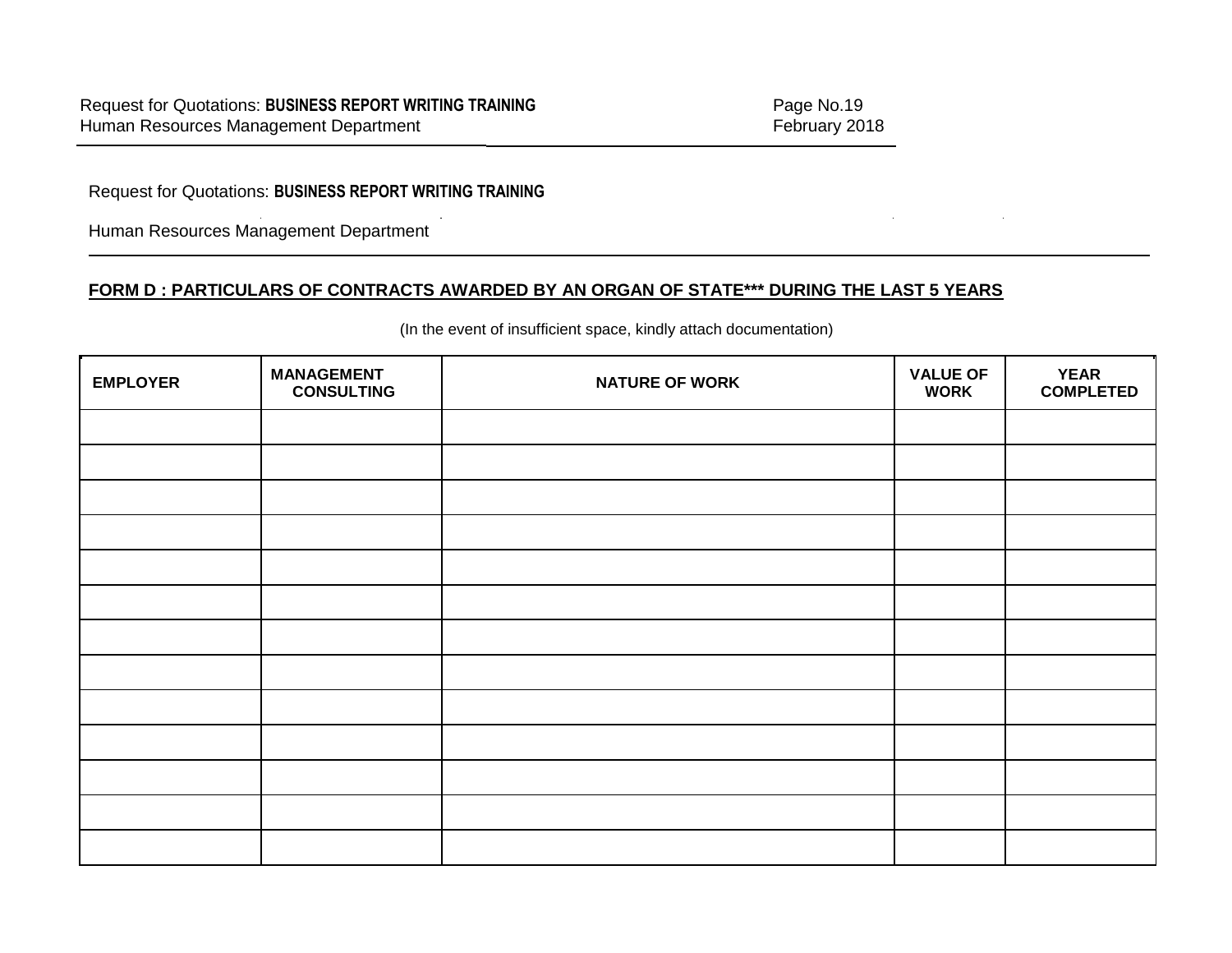# **FORM D : PARTICULARS OF CONTRACTS AWARDED BY AN ORGAN OF STATE\*\*\* DURING THE LAST 5 YEARS cont.**

| <b>EMPLOYER</b> | <b>MANAGEMENT</b><br><b>CONSULTING</b> | <b>NATURE OF WORK</b> | <b>VALUE OF</b><br><b>WORK</b> | <b>YEAR</b><br><b>COMPLETED</b> |
|-----------------|----------------------------------------|-----------------------|--------------------------------|---------------------------------|
|                 |                                        |                       |                                |                                 |
|                 |                                        |                       |                                |                                 |
|                 |                                        |                       |                                |                                 |
|                 |                                        |                       |                                |                                 |
|                 |                                        |                       |                                |                                 |
|                 |                                        |                       |                                |                                 |
|                 |                                        |                       |                                |                                 |

\*\*\* **Organ of State means-**

- a) a national or provincial department:
- b) a municipality;
- c) a constitutional institution defined in the Public Finance Management Act, 1999 (Act No. 1 of 1999);
- d) Parliament;
- e) a provincial legislature;
- ◆ f) any other institution or category of institutions included in the definition of "organ of state" in section 239 of the Constitution and recognised by the [Minister](javascript:void(0);) by notice in the Government Gazette as an institution or category of institutions to which [this Acta](javascript:void(0);)pplies

…………………………………………………….. .……………………………………………………..……..

Signature **Position** 

*(of person authorised to sign on behalf of the organisation)*

Name of Bidder **Date** 

……………………………………………………. ………………………………….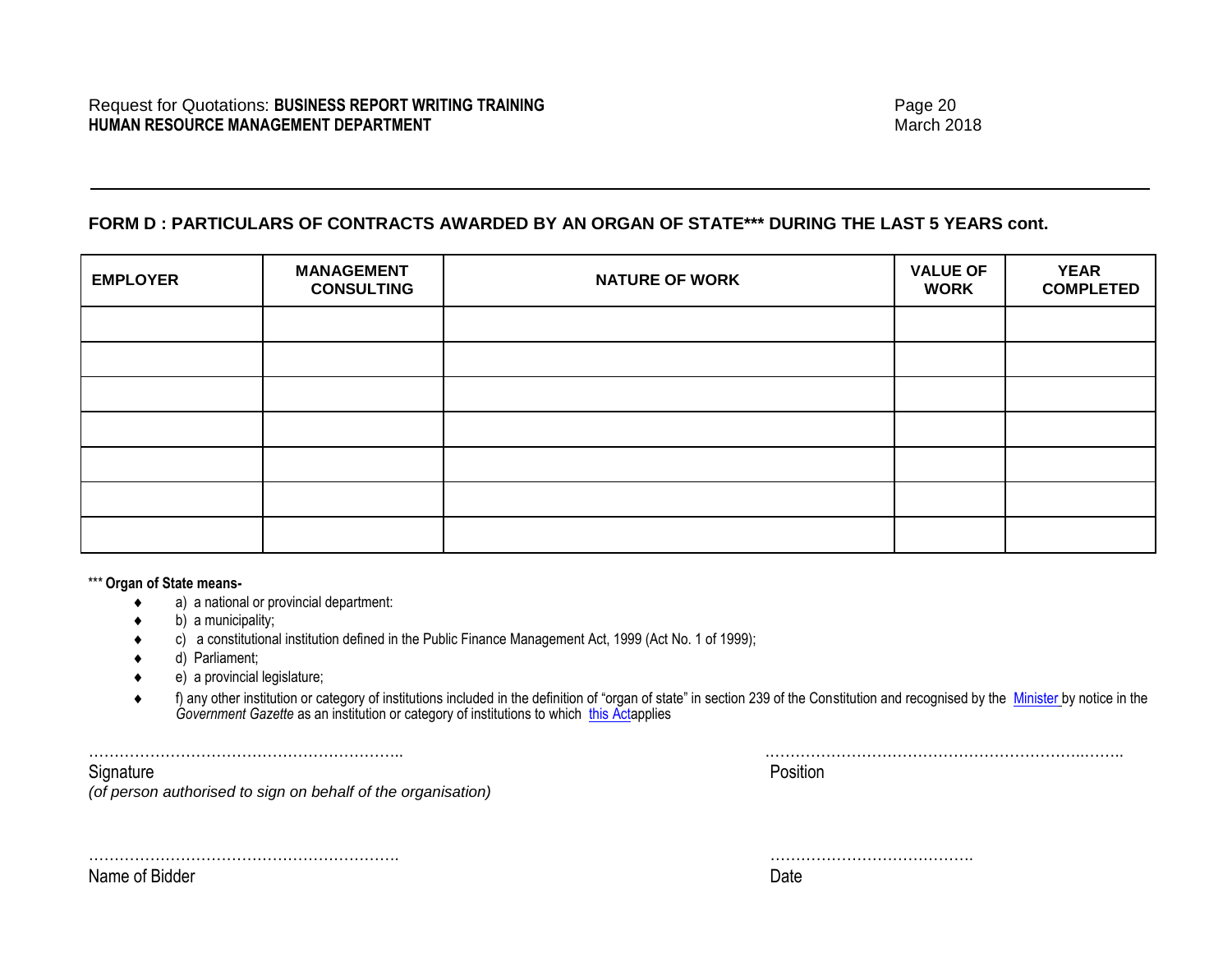# **FORM E: CERTIFICATE OF INDEPENDENT BID DETERMINATION**

I, the undersigned, in submitting the accompanying bid:

*Policy review and Development for Compliance Management and Whistle-blowing Policies* 

*respectively* in response to the invitation for the bid made by:

### *Johannesburg Development Agency*

do hereby make the following statements that I certify to be true and complete in every

respect: I certify, on behalf of:

(Name of Bidder)

\_\_\_\_\_\_\_\_\_\_\_\_\_\_\_\_\_\_\_\_\_\_\_\_\_\_\_\_\_\_\_\_\_\_\_\_\_\_\_\_\_\_\_\_\_\_\_\_\_\_\_\_\_\_\_\_\_\_\_\_\_\_\_\_\_\_\_\_\_\_\_\_\_\_\_\_\_\_\_\_\_that:

1. I have read and I understand the contents of this Certificate;

- 2. I understand that the accompanying bid will be disqualified if this Certificate is found not to be true and complete in every respect;
- 3. I am authorized by the bidder to sign this Certificate, and to submit the accompanying bid, on behalf of the bidder;
- 4. Each person whose signature appears on the accompanying bid has been authorized by the bidder to determine the terms of, and to sign, the bid, on behalf of the bidder;
- 5. For the purposes of this Certificate and the accompanying bid, I understand that the word "competitor" shall include any individual or organization, other than the bidder, whether or not affiliated with the bidder, who:
	- (a) has been requested to submit a bid in response to this bid invitation;
	- (b) could potentially submit a bid in response to this bid invitation, based on their qualifications, abilities or experience; and
	- (c) provides the same goods and services as the bidder and/or is in the same line of business as the bidder
- 6. The bidder has arrived at the accompanying bid independently from, and without consultation, communication, agreement or arrangement with any competitor. However communication between partners in a joint venture or consortium will not be construed as collusive bidding.
- 7. In particular, without limiting the generality of paragraph 6 above, there has been no consultation, communication, agreement or arrangement with any competitor regarding:
	- (a) prices;
	- (b) geographical area where product or service will be rendered (market allocation);
	- (c) methods, factors or formulas used to calculate prices;
	- (d) the intention or decision to submit or not to submit a bid;
	- (e) the submission of a bid which does not meet the specifications and conditions of the bid; or